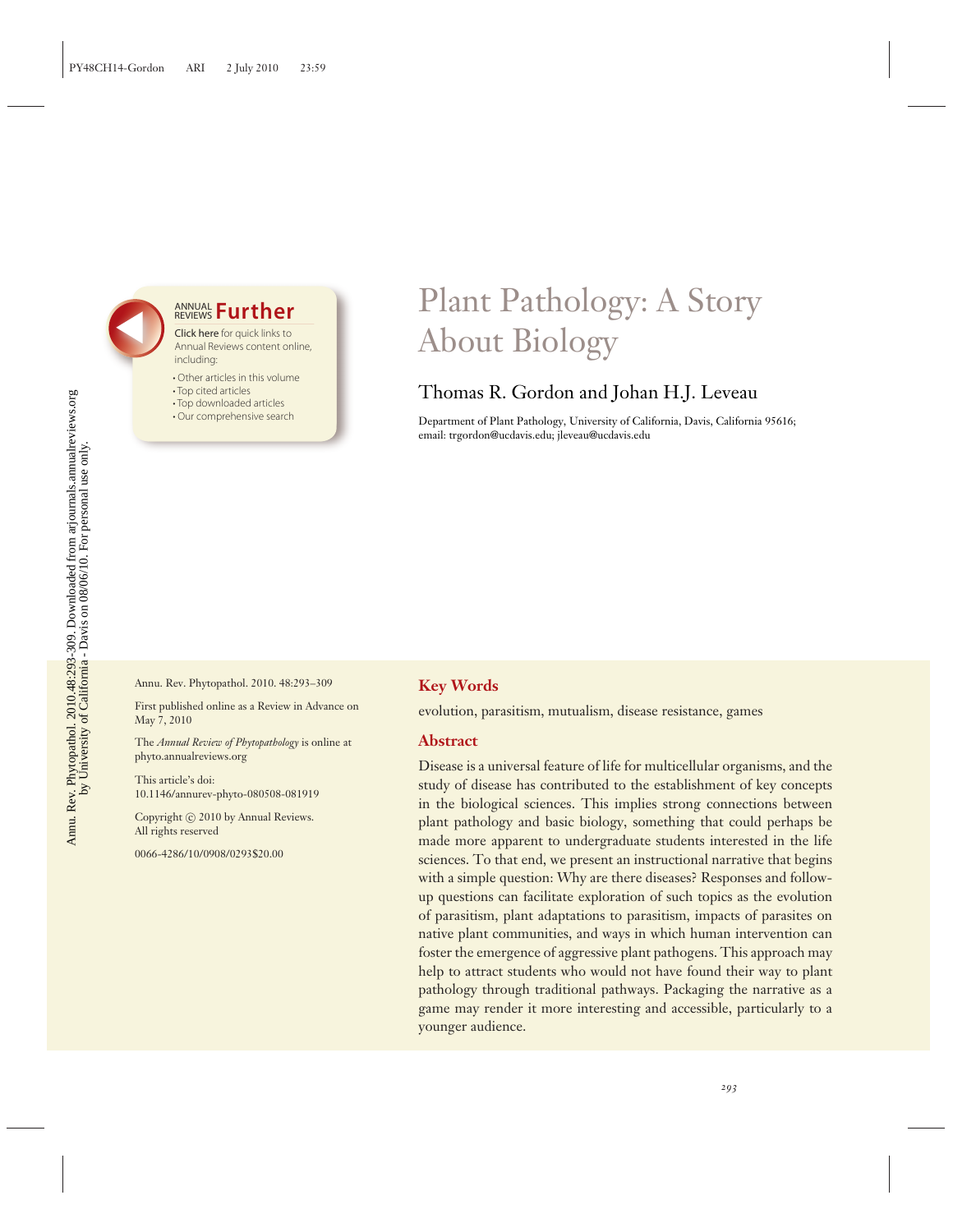## **INTRODUCTION**

Plant pathology was born of the need to mitigate impacts of diseases affecting agronomic crops, a mission that remains central to the rationale for this discipline. Of course, research in plant pathology has also contributed to science in a more general way, beginning with the work of Berkeley, deBary, and others, which helped to establish the germ theory of disease (41). This concept served as the foundation for innovations that improved the human condition by establishing the etiology of diseases affecting people and also by limiting the impact of plant pathogens on the supply of food. Many significant advances were to follow, including the identification of bacteria and viruses as disease-causing agents (41), demonstration of RNA as a genetic molecule (22), and the discovery of novel phenomena such as ice-nucleating bacteria (44) and gene silencing (43). Challenges posed by plant diseases have not abated. Movement of pathogens, changes in cultivars and crop production practices, and diminished availability of chemical treatment options provide ample opportunities for the emergence of new diseases and the reemergence of problems previously amenable to control. It is probably also true that opportunities for scientific discovery are no less than they have been in the past. Thus, it would seem quite reasonable to maintain a robust research effort on plant pathogens and the diseases they cause. However, the perceived benefits of the research enterprise are not by themselves sufficient to ensure the continued existence of plant pathology as a distinct discipline. This also requires a steady stream of interested students to justify teaching courses in plant pathology and to sustain the professional ranks in academia, government service, and industry. How do these students find their way to plant pathology?

Exposure through course work is one important means by which students develop a career interest in plant pathology (45). This suggests two obvious strategies for increasing the pool of graduate school applicants: (*a*) attract more students to plant pathology courses and (*b*) capture

a larger proportion of students enrolled in those courses. A third possibility—though one over which plant pathologists generally have less control—is to embed more references to plant pathology in introductory level biology courses. Success in any of these approaches depends on an understanding of what the target audience is likely to find interesting. This review is predicated on the assumption that a subset of this group has a principal interest in biology. If so, it may be useful to introduce students to plant pathology in a way that emphasizes concepts of general interest to biologists. This is not to suggest that we should diminish the connection to agriculture, without which our identity would be lost, but rather that we need to tap more effectively into a broader pool of undergraduate students, relatively few of whom will find their way to plant pathology through agricultural connections. Thus, our aim should be to show aspiring young scientists that plant pathology offers excellent opportunities to study phenomena of interest to biologists.

Success in eliciting interest in any subject is determined to a large extent by the manner in which it is presented, and enhanced instructional methodologies are widely seen as critical to attracting more students to a career in science. A number of recent publications address this issue in the broad context of science education (1) and, more specifically, as it relates to (micro)biology (33) and plant pathology (61). These sources and others provide excellent points of entry to scholarly work on science education. Also of interest are presentations on the utility of various approaches specific to plant pathology that are available in the Education Center on the Web site maintained by the American Phytopathological Society (**http://apsnet. org/education/InstructorCommunication/ TeachingArticles/Top.html**).

We will not attempt to cover the breadth of material that is available on teaching methodologies. Instead, we will show how the science of plant pathology can be introduced in a way that emphasizes opportunities for fruitful exploration of concepts central to the biological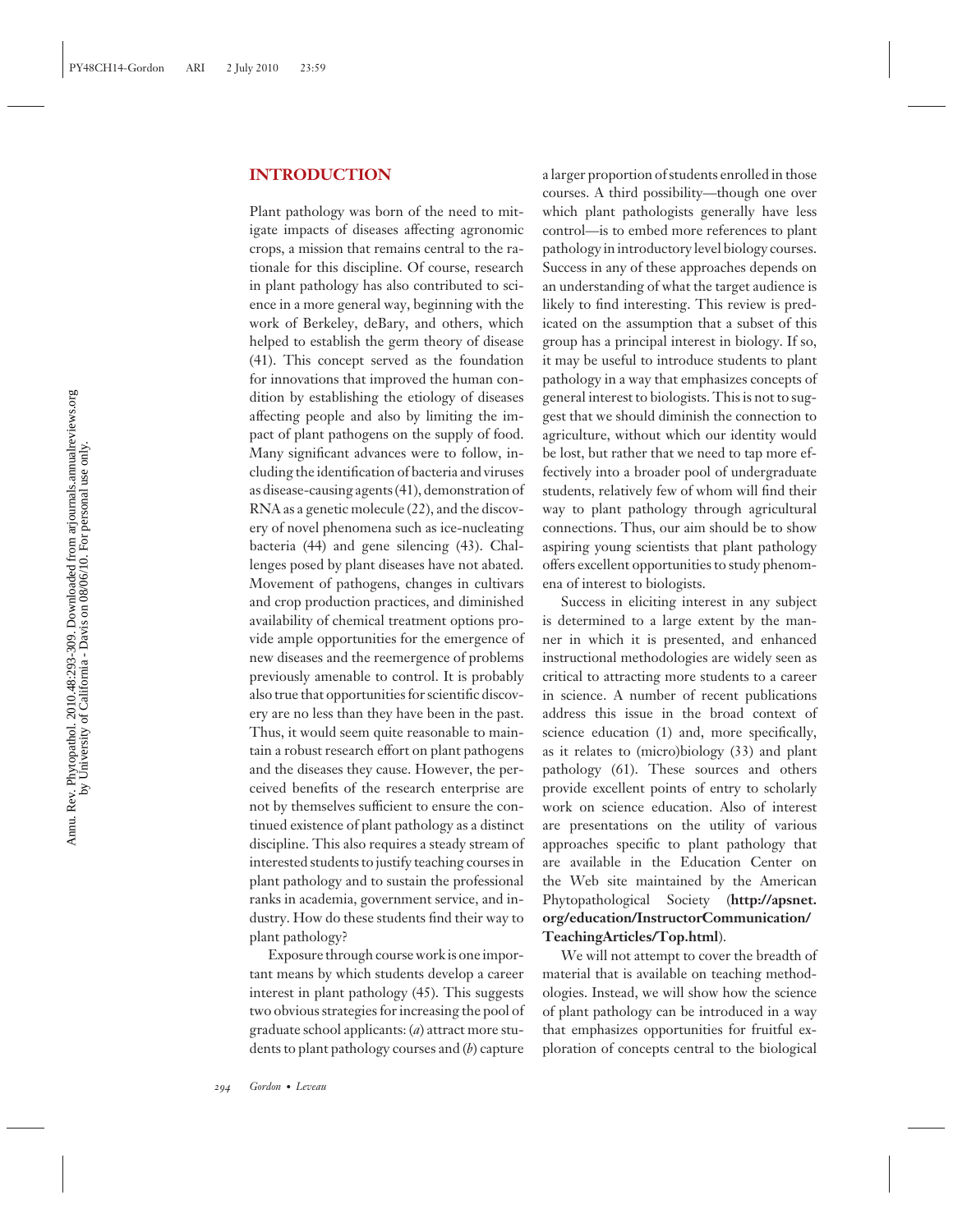sciences. Thus, plant pathology is more than a problem-solving discipline and cannot be reduced to a checklist of pathogens and their characteristics. It is perhaps this simplistic view that encourages universities to submerge plant pathology into units with a focus on pest management. Such an approach fails to recognize that plant pathology is a robust and dynamic field of study that, like all scientific endeavors, can deepen our understanding of the natural world and provide insights and benefits that would not have been anticipated based on the initial motivation for an investigation. Sustaining this enterprise into the future requires that we provide undergraduates with a compelling introduction to our discipline. We can further this objective by helping the current generation of graduate students to develop the ability, willingness, and confidence to explain their field of research in terms that can be understood by the uninitiated and as a narrative that introduces established concepts in biology and invites new questions.

We propose the use of a narrative, based on a series of questions, to introduce plant pathology. We begin with questions concerning the origins of plant pathogens, followed by inquiry into the impacts of pathogens on their plant hosts in both native and managed ecosystems. Finally, we explore possible alternatives to parasitic relationships. Although this narrative is presented essentially as a monologue, it can (and should) be dialectic in practice, by incorporating the responses of students, which in turn would influence the choice of subsequent questions. Questions were an essential element in the Socratic mode of inquiry, and their heuristic value remains widely recognized today. Questions can elicit curiosity and prepare the mind to receive information. Furthermore, an instructional format based on a series of interrogatives lends itself very well to the construction of participatory exercises. Some of these exercises might take on the form of instructional or serious games in which students assume the role of a plant pathologist, farmer, or pathogen. Such immersive exercises provide a context for learning key concepts in biology and may build hypothesis-forming skills by offering opportunities for inquiry. Serious games specifically based on the plant pathology narrative will be further discussed in the final section of this review.

## **WHERE DO PATHOGENS COME FROM?**

We begin our narrative by asking, why is there such a thing as disease? Obviously, there are many possible responses to this and to all the following questions, and in the interest of brevity and continuity, we will select only one or two to pursue. In this case, there are diseases because there are pathogens that cause disease. One might then ask why there are pathogens, and this would presumably lead to a request for a definition, of which many are possible. Assuming that we limit the scope of our discussion to infectious disease, it would be fair to say that a pathogen is—with rare exception—a parasite. Why are there parasites? One might respond, because organisms represent a resource that if effectively exploited can serve as a substrate for growth and reproduction. Thus, we might think of an organism or a part thereof as a habitat and a component of a niche that could be occupied by a successful parasite. Clearly, the line of inquiry could follow more than one course, and this could serve as a framework for student participation. For example, a student or group of students could be assigned to further develop the concept of a niche in the context of a host organism by addressing this question: What factors might be important in defining the spatial, temporal, and biochemical dimensions of niches available to parasites of a particular host species? Others could respond to evolutionary questions such as those described below.

Where a parasite succeeds in exploiting a host organism, it may ultimately propagate itself by some means and pass genetic coding for this capacity on to its progeny—or at least to some of them. Genetic combinations that confer the ability to grow and reproduce quickly and abundantly can be expected to increase in

**Parasite:** an organism that derives all or part of its nutrition from another living organism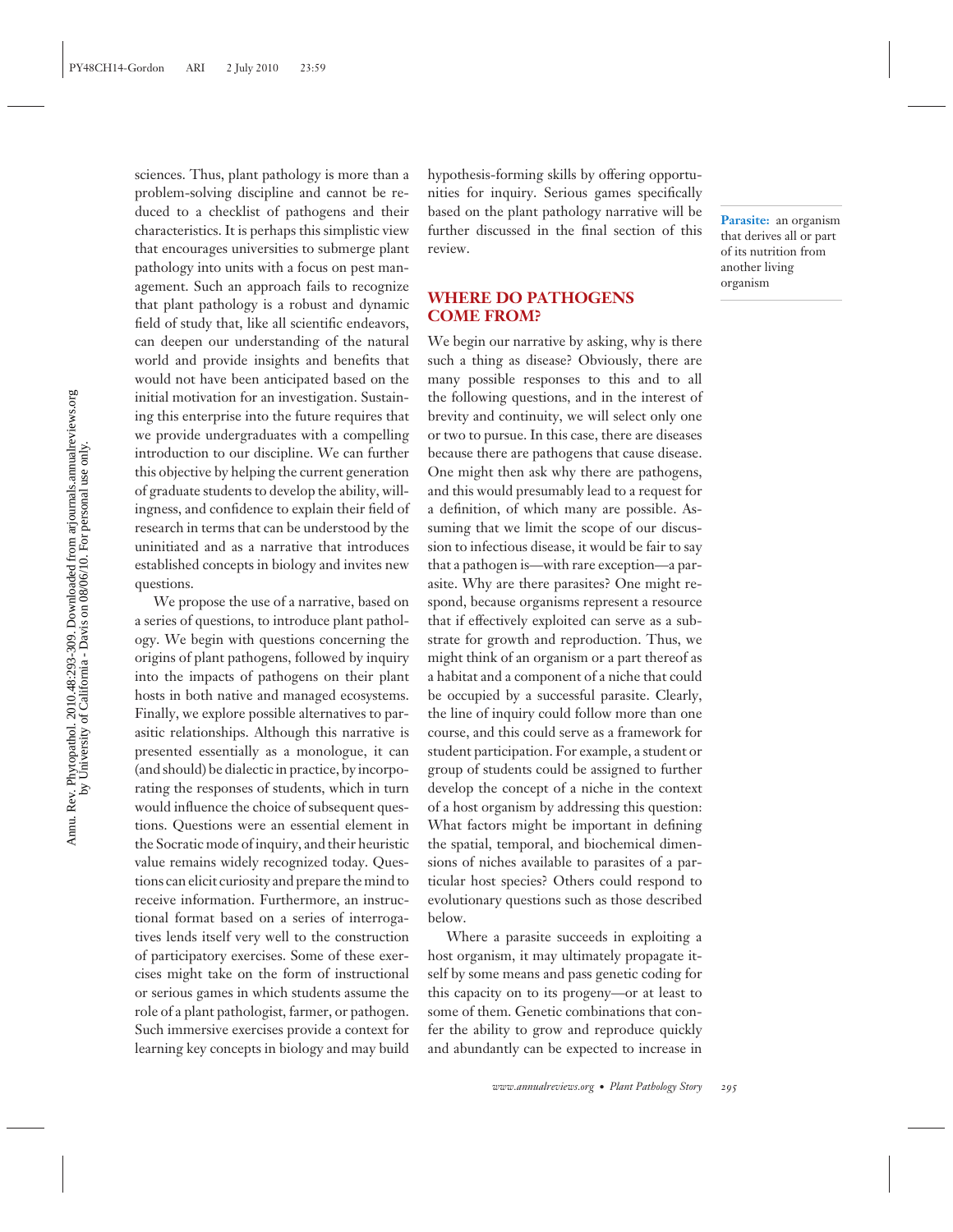**Saprobe:** an organism that derives all or part of its nutrition from the remains of once living organisms

frequency with each passing generation. Thus, because an organism is a potential source of nutrients, natural selection should favor parasites that exploit this resource. Given that such selective pressures have been in place for thousands of millennia, why were all organisms not long ago laid to waste through the ravages of parasitism? What countervailing influences have prevented this outcome? One might also inquire as to how the parasite-in-waiting was sustaining itself prior to its successful exploitation of a host organism. We will address the last question first, by exploring possible pathways to parasitism, and return to the other questions later.

We can begin this exercise by considering the role of microorganisms as decomposers. Decomposers are by definition saprobic, which is to say that they colonize the remains of formerly living organisms and are not themselves a cause of death. This is a process familiar to most, and fruits and vegetables forgotten in the refrigerator illustrate the capacity of microbes to engage in decomposition. Fully ripened fruit is little different from a microbial growth medium, a fact that can be easily demonstrated. Many fungi introduced into this substrate will grow quickly and sporulate profusely. So, it is reasonable to expect that many capable colonizers will compete for occupancy of this habitat. What determines the outcome of the competition? Many factors could be introduced at this point: triggers for germination, inherent differences in growth rate and the range of environmental conditions that influence it, and production and tolerance of antimicrobial metabolites. Proximity is also important because only fungi situated in, on, or very close to the fruit will be in a position to initiate colonization. Of course, many saprobic fungi produce airborne spores, so we can assume that most ripe fruits—not subject to treatment of some kind—will have viable fungal propagules on their surfaces. The cue for germination of those propagules may be a flush of nutrients released when fruit is wounded, perhaps by windblown soil particles, feeding by an insect, or simply from the impact when ripe fruit drops to

the ground. With that, a race for acquisition of nutrients within the fruit has begun, and fungi better suited to growth and sporulation under prevalent conditions will be expected to leave more progeny for the next generation.

How do we get from competition among saprobes to the emergence of a pathogen? Perhaps one of the contestants cheats. It does not wait for the whistle but starts the race ahead of the others: It enters the fruit before it is fully ripened. Clearly, this would constitute a significant advantage over co-occurring saprobes. Thus, it is reasonable to suggest that selection would favor fungal decomposers able to access their substrate in advance of competitors. Through a logical extension of this process, the barrier between saprotrophy and parasitism would ultimately be breached, and thus derivation from a saprobe could explain the origin of a parasite capable of growing on fruit. This argument is readily extended to parasites of other plant organs, and it explains very well what the parasite was doing before it became a pathogen. But what sort of changes would allow this transition to occur? Here, we could explore various mechanisms utilized by saprobes to extract nutrients from a substrate and ask why these are not sufficient for parasitism. We can also draw on recent research to illustrate means by which fungi can manipulate the physiological status of their host so as to render it suitable for colonization sooner than it would be otherwise.

Fruit ripening involves alterations of the cell wall that are initiated coincident with maturation of the seed (27). Changes in structure of the fruit make it more palatable to animals serving as agents of dispersal, while also rendering fruit susceptible to exploitation by opportunistic pathogens (11) such as *Botrytis cinerea*. This fungus is commonly associated with senescing tissues and is a well-documented, competent saprobe (48). Consequently, *B. cinerea* is a good candidate for a pathogen that has been recently derived from saprobic antecedents. What mechanisms employed by *B. cinerea* allow this fungus to invade fruit in advance of strict saprobes? *B. cinerea* cannot colonize fruit until plant cell walls have been modified in a way that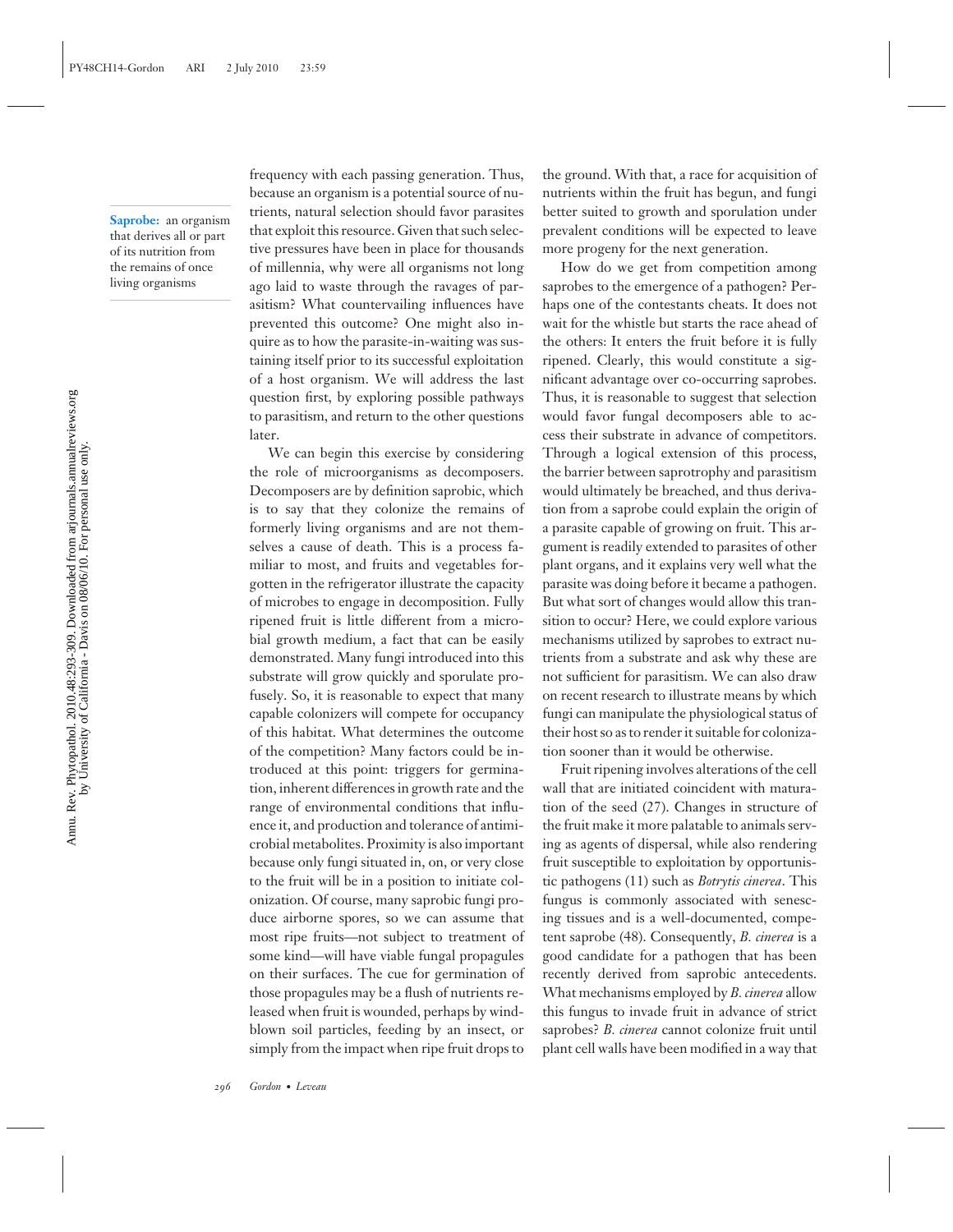occurs naturally in ripening fruit. This process involves changes in gene expression, and recent work has shown that *B. cinerea* can upregulate the activity of plant genes whose protein products are required for ripening (10). This capability appears to constitute an adaptation that facilitates earlier access to fruit as a source of nutrients.

The ability to influence the developmental program in a potential host is a remarkably subtle and effective means of facilitating pathogenesis, but it does not obviate the need for a wound in order for the fungus to access host tissue. Certainly, selection should favor any mechanism for more direct entry. Asking how this might be achieved leads us into an extensive body of literature that details mechanical and biochemical processes involved in active penetration of host tissue. This includes release of degradative enzymes (39) and formation of appressoria (19), within which elevated pressure allows mechanical force to be focused on a small surface area (4). As might be expected, a pathogen such as *B. cinerea*, which is perhaps only recently derived from strict saprobes, has appressoria that are relatively unsophisticated and appear to generate only moderate pressures (67). Hence, *B. cinerea* may be more heavily reliant on enzymatic means of breaching the cell wall. Many of these same enzymes would be required by a simple decomposer in order to assimilate monomeric components of structural carbohydrates, so even recently derived pathogens should be well equipped along these lines. In this respect, they might be regarded as preadapted for parasitism.

How does one test a hypothesis concerning the need for a degradative enzyme or an appressorium to penetrate a host surface? One approach would be to deprive the pathogen of a specific capability and determine if that affects its ability to gain access to a host. This can be done biochemically (39) or genetically. As an example of the latter approach, a mutant strain of *Colletotrichum lagenarium* that lacked a fully functional appressorium was shown to be incapable of host penetration and pathogenesis, whereas complementation with a wild-type

gene restored these capabilities (54). Likewise, inactivation of a gene involved in host recognition prevented formation of appressoria by *C. trifolii* and also prevented infection (21). However, this mutant strain was capable of colonizing its host and inducing typical symptoms if inoculated into a wound. These findings support the hypothesis that an appressorium can be critical to the infection process and hence may be regarded as an adaptation for a parasitic mode of existence.

## **HOW DO PLANTS RESPOND TO PARASITISM?**

Now let us return to a question posed earlier that can be rephrased as follows: What have been the consequences of selection for parasitism on host species that are targets of these depredations? If, as we have argued, natural selection favors parasitism, would it not also favor aggressive parasitism, such that those exploiting a host more quickly and completely ultimately displace less aggressive forms? This is not unlike the tragedy of the commons (46), in which a public resource is degraded because each individual is motivated to extract what he or she can as quickly as possible before it is lost to others. And yet, plant life on earth has flourished, and so perhaps we need to reexamine our assumption about selection for parasitism, which is now exposed as unduly simplistic. Parasitism that begets elimination of a host will certainly be selected against. So, let us add that qualification: Natural selection should favor parasitism, and even aggressive parasitism, up to the point that it impacts host availability. Thereafter, negative feedback, in the form of reduced availability of hosts, should serve as a brake on the drive toward parasitism. This suggests a more complex and dynamic process, and we now consider some of the possible outcomes.

In one scenario host species A is so severely damaged by a parasite that it cannot produce progeny in numbers sufficient to sustain itself. Even relatively moderate damage might, over time, achieve this result, where species A competes for the same habitat as co-occurring

## **Adaptation:**

a characteristic of an organism that evolved into its present state because it performed a function that enhanced the organism's fitness

#### **Appressorium:** a

swelling of a hyphal tip that functions to generate pressure, which facilitates penetration of a plant cell wall

#### **Tragedy of the**

**commons:** multiple individuals, acting independently, will tend to deplete a shared, limited resource, to the ultimate detriment of all those utilizing the resource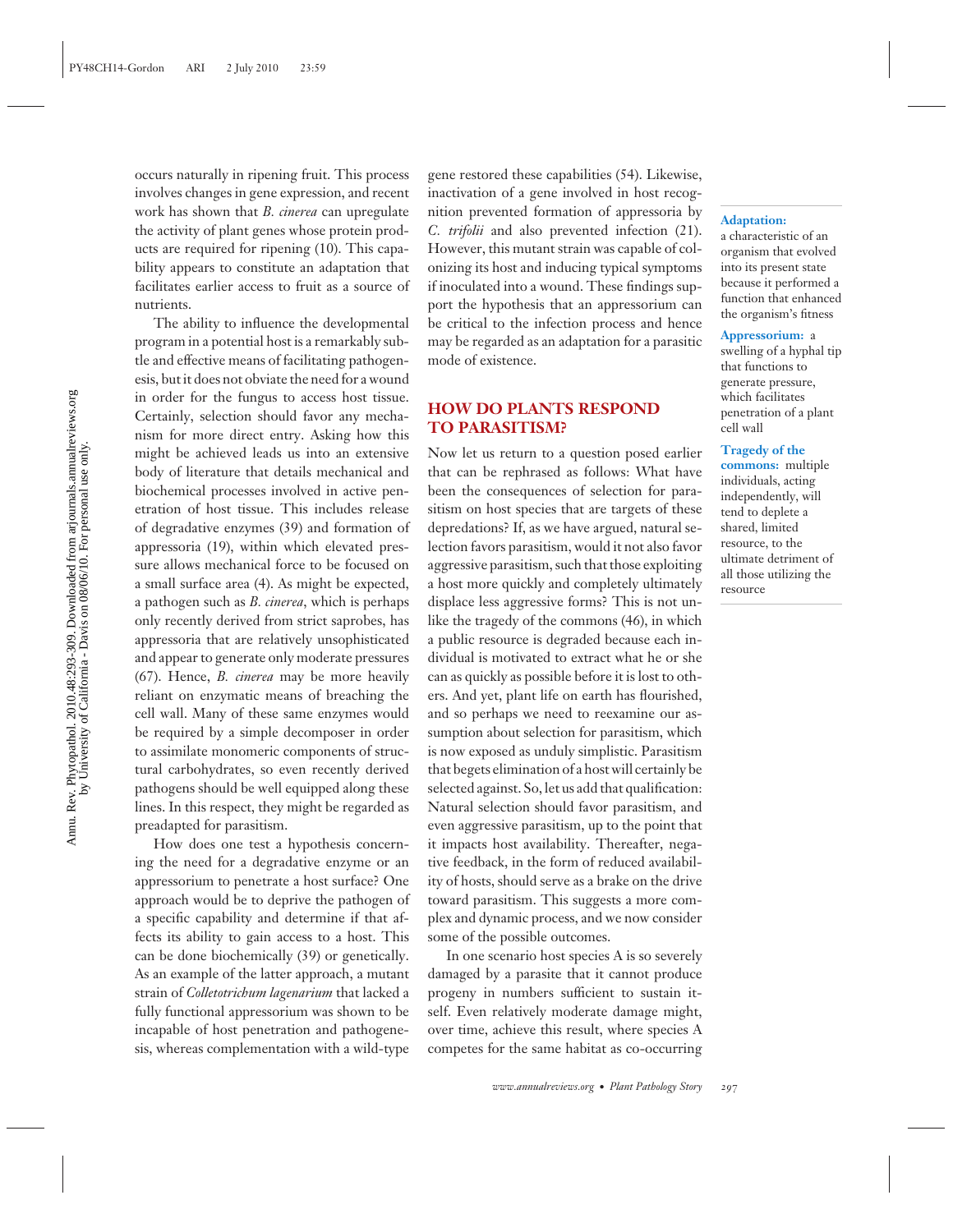## **Apparent competition:**

one species gains advantage over another species that is detrimentally affected by a parasite to which it is differentially susceptible

#### **Alloinfection:**

infection initiated by a propagule not produced on the individual sustaining the infection

## **Autoinfection:**

infection resulting from a propagule produced on the individual sustaining the infection

## **Systemic induced**

**resistance (SIR):** the phenomenon in which prior infections or injuries in a plant induce resistance in previously noninfected parts of the plant

species B, which is unaffected by the parasite (apparent competition). If species A is represented by a single population, the result could be extinction, but if the host species has a broader distribution and includes a number of disjunct subpopulations, there may be more to the story. Perhaps only a single population is eliminated, with others, where the parasite does not occur, remaining unaffected. In that case, seed dispersal might allow recolonization of the lost habitat. Thus, unless a plant species is comprised of one continuous population, it may tolerate aggressive parasitism simply by sacrificing populations to perhaps be reestablished later, much as an individual plant sheds parts to be replaced by others serving the same function. The demise of a host population will of course impact the parasite, which may itself disappear or at least decline in abundance. Either outcome improves the odds of successful recolonization by species A. This scenario suggests that the distribution of a plant species might constitute an adaptation to a parasite or to parasites generally, with natural selection favoring species with discontinuous distributions.

If broadly applicable, this type of selection would promote diversity, a concept that is captured in the Janzen-Connell hypothesis (36), which predicts that each plant is a reservoir of species-specific natural enemies and consequently, that conspecific seedlings suffer a risk of mortality proportional to their proximity to a mother plant (26). In contrast, seedlings of different species will be less affected and hence favored. Thus, host-specific pathogens should promote diversity on a local scale. A number of researchers have sought to test this hypothesis, with a particular emphasis on tropical rain forests (3, 5). Their studies reveal many challenges inherent in achieving a definitive test, not least of which is confirming the critical assumption that pathogens manifest the necessary degree of host specificity (23), yet much of the published data are at least consistent with operation of the type of selection predicted by the Janzen-Connell hypothesis (8). Further support for the importance of plant pathogens as drivers of diversity in native plant communities derives

from the observed fate of monocultures in tropical rain forests.

For example, many attempts have been made to establish plantations of *Hevea brasiliensis*, the source of natural rubber, within the native range of this species. These plantations were all eventually devastated by rubber leaf blight, caused by *Microcyclus ulei* (18). This fungus is a native associate of *H. brasiliensis* that otherwise causes relatively little damage. Does the natural distribution of *H. brasiliensis*, approximately two trees per hectare, provide some protection against a leaf-infecting fungus? Certainly, it would reduce the rate of alloinfection, and perhaps autoinfection proceeds gradually enough that systemic induced resistance (SIR) (32) can limit the success of subsequent infection attempts. In contrast, when inoculum is sufficiently abundant, as would be the case in a monotypic stand, the frequency of infection attempts may be high enough to overwhelm host defenses before they are sufficiently elevated by SIR (6). Whether or not SIR plays a role in this story remains to be determined, but the failure of efforts to establish plantations of *H. brasiliensis* certainly justifies the hypothesis that the pathogenic potential of *M. ulei* imposes limits on the density of *H. brasiliensis* stands within its native range.

To place it in a more refined form, our hypothesis can be expressed as follows: Leafinfecting pathogens can play an important role in determining the distribution of the species on which they are parasitic. Admittedly, this hypothesis does not lend itself to a definitive experimental test, but it does allow us to make predictions that can be tested against experience. For example, we could predict that highdensity plantings of *H. brasiliensis* should thrive in the absence of rubber leaf blight, and indeed this has been the case. Exotic plantations are highly productive in Malaysia and Thailand and in other locations where *M. ulei* does not occur (18).

Is the impact of plant pathogens on host distribution limited to tropical environments or can we find evidence of these effects in other plant communities? One affirmative indication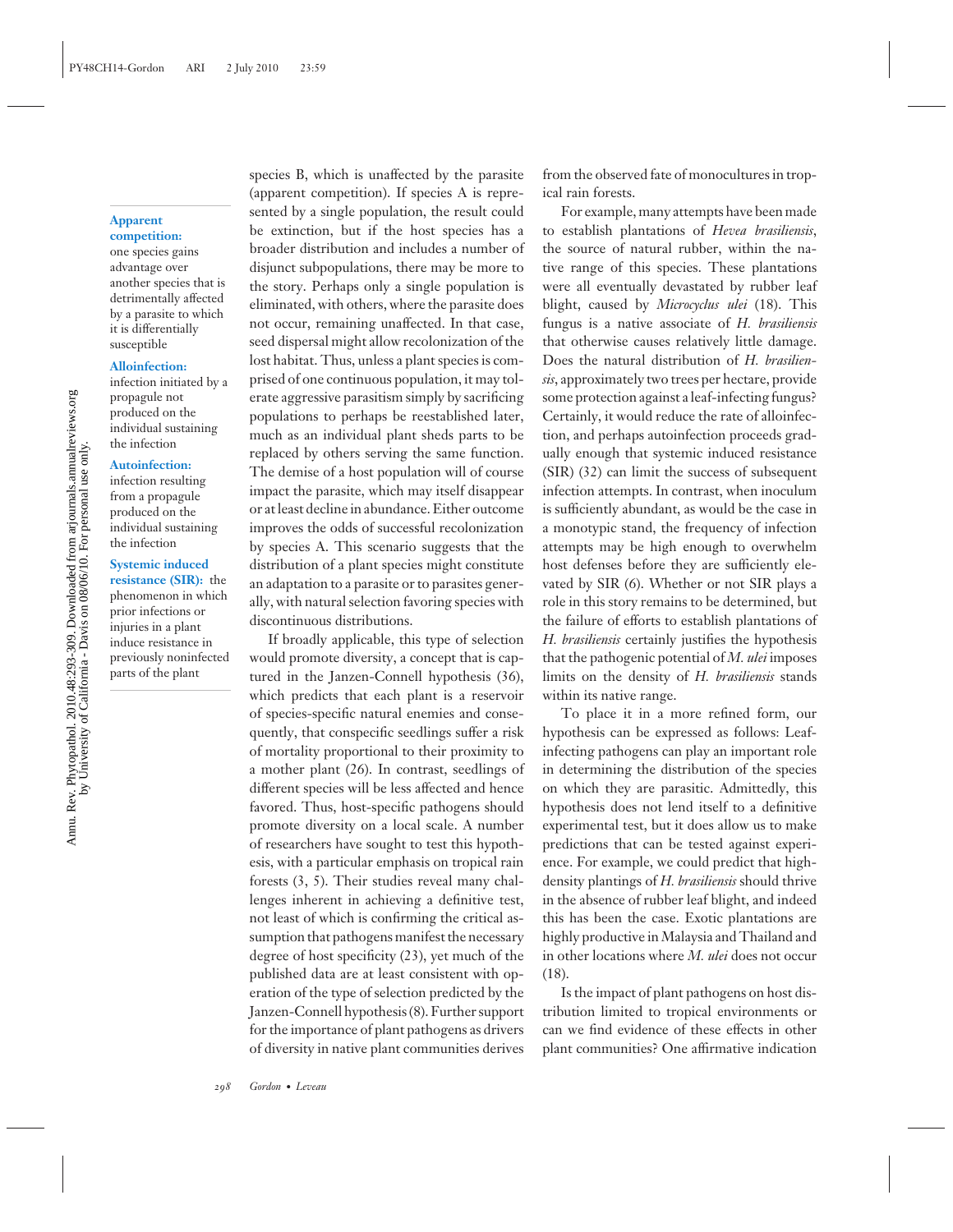may be gleaned from a survey of diseases affecting native conifers in temperate forests on North America's Pacific coast (59). Twelve of 14 canker diseases are described as being more severe on trees growing on poor sites and/or subjected to drought stress. These observations suggest that the range of a species may be limited to habitats wherein a tree's physiological status and/or environmental limitations on a pathogen allow the host to avoid significant disease impacts. Outside of this range, disease pressure increases and host trees, if not killed, are significantly less productive and a population cannot be sustained. This concept also finds support in observations that trees moved outside of their native range may be prone to disease problems caused by pathogens with which they co-occur but which are ordinarily not damaging. The differential effects of *Diplodia pinea* on *Pinus radiata* (66) and of *Fusarium circinatum* on *Pinus patula* (72), in exotic plantations as compared to their respective native ranges, provide good illustrations of this contrast.

Why is it that trees are more susceptible to co-occurring pathogens outside of their native range? It is not necessarily because trees grow poorly. In fact, the opposite may be true. For example, Monterey cypress (*Cupressus macrocarpa*), which is native to cool areas near the coast in California, is commonly planted in warmer inland areas, where it grows rapidly and will thrive if provided with adequate moisture. However, these off-site plantings of Monterey cypress are highly susceptible to cypress canker (29), caused by *Seiridium cardinale*, which causes little or no damage in the native range of this species. This differential effect of a pathogen may reflect allocation of resources to growth at the expense of defense (34). Carbon directed toward the construction of vegetative structures is unavailable for synthesis of antimicrobial compounds. Thus, *S. cardinale* may exert an effect on the range of its host by targeting individuals that are composed of tissue more amenable to colonization.

To summarize, we have developed an argument that plants adapt to parasitism in part through limitations of the density and distribution of their populations so as to minimize opportunities for pathogenesis. But is this really sufficient? Isn't it possible for a parasite to be capable of causing disease even where the host is growing under conditions that maximize its capacity for defense? What then?

### **HOST RESISTANCE TO DISEASE**

Up to this point, with respect to susceptibility, we have effectively treated the host as a static entity. Should we not consider the possibility that natural selection will favor genetically resistant individuals? If genetic resistance can negate the effects of a parasite, the range of habitats open to a plant species may be considerably expanded. In fact, genetic differences in susceptibility to disease are well documented in nonagricultural plant populations (9). Resistance is typically not absolute and will often be represented by multiple genotypes, each of which manifests some level of resistance to a subset of the parasite population. Thus, genetic variation in host resistance may be mirrored by corresponding differences in virulence within populations of a parasite. Over time, adaptations conferring resistance may be countered by selection for pathogen traits that restore virulence. In this type of arms race (17, 63), will one ultimately prevail over the other, or will some sort of balance be achieved? In a simple system, the relative frequencies of host genotypes might be expected to fluctuate according to the prevalence of the pathotype(s) to which they are susceptible (55). Thus, the most abundant host genotype, as defined by determinants of susceptibility, favors pathogen genotypes capable of parasitizing it, which in turn acts to limit the abundance of this host genotype. As the once prevalent host genotype declines as a proportion of the population, its parasites are disadvantaged accordingly and consequently should also occur at a lower frequency. In natural ecosystems, these patterns may be difficult to discern, owing to numerous complexities that are likely to be overlaid on gene-for-gene or genotypefor-genotype interactions (7). Consideration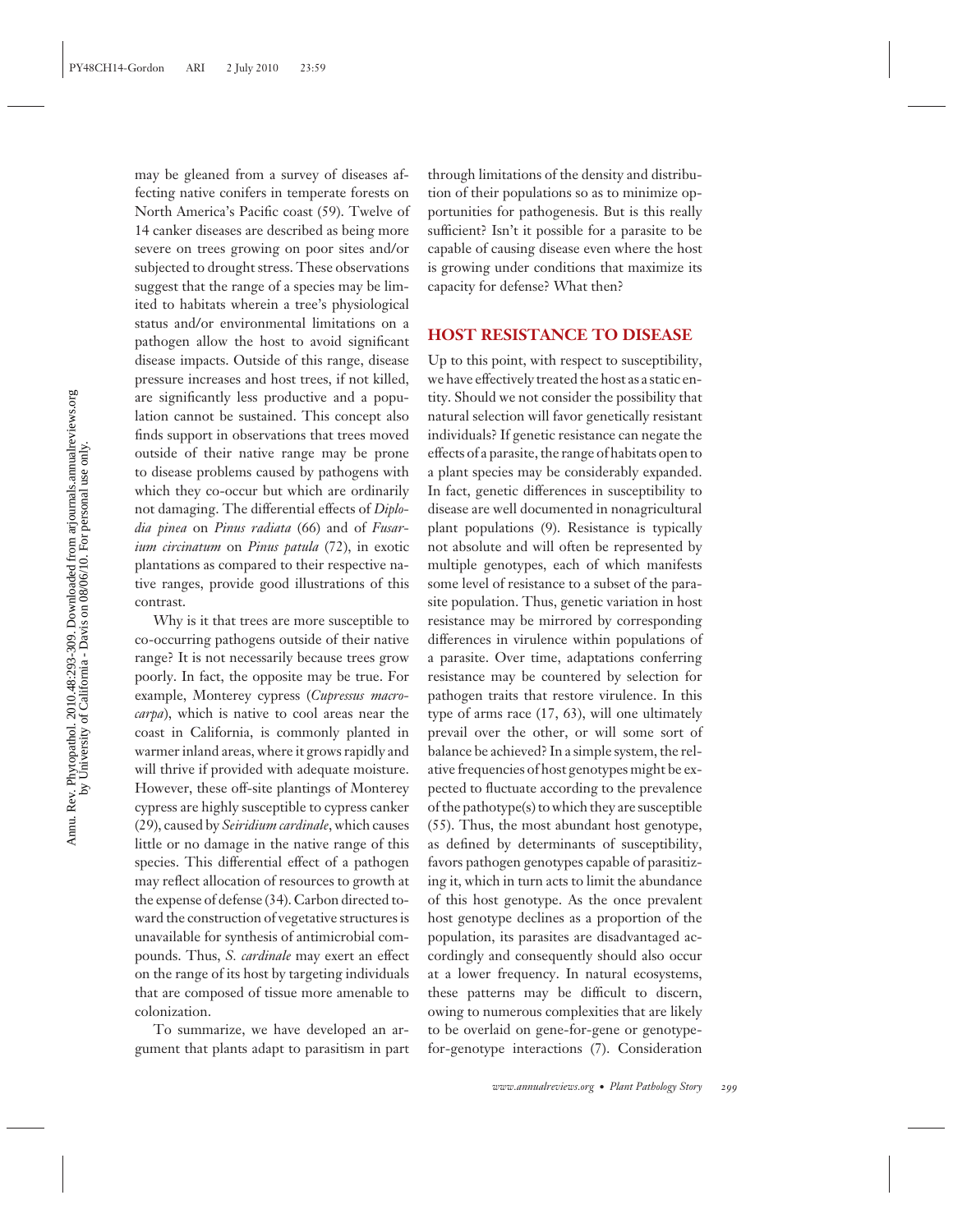## **Genetic transformation:**

introduction of a gene into the genome of an organism, which consequently gains the characteristic(s) conferred by that gene

of the various factors that might preclude detection of a simple relationship between resistance and virulence genotypes could serve as the basis for an instructive group exercise.

Genetic resistance is one of several topics that can provide a bridge to practical questions of interest to plant pathologists and relevant to human welfare. As a solution to disease problems, genetic resistance is appealing because it can be both completely effective and environmentally benign. What does it take to endow a commercial variety with disease resistance? Where a major gene for resistance has been cloned, it may be possible, using genetic transformation (38), to incorporate the trait conferred by that gene directly into a preferred horticultural type. This obviates the need for a protracted series of crosses, followed by screening for the desired trait, backcrosses, and further screening, as would be required where one is reliant on conventional breeding alone. Thus, genetic transformation can save time and money (assuming we exclude costs of commercialization engendered by current regulatory requirements), and does not degrade highly selected genotypes, as commonly occurs where resistance genes are introgressed into elite germplasm (35). Furthermore, it results in a completely defined genotype, with respect to determinant(s) of resistance, in contrast to the traditional approach, which introduces not only the targeted gene(s) but also many genes of unknown function. Why is the product of the former process referred to as a genetically modified organism (GMO) but the latter is not? This requires consideration of sociopolitical issues outside the scope of this review but which might well be an appropriate topic for discussion, depending on the context of the presentation (24). For example, courses that link science to societal issues could assess the merits of deploying corn transformed to produce a bacterial protein that is toxic to certain insects. Corn plants so modified suffer less insect damage and less growth of the mycotoxin-producing fungus *Fusarium verticillioides* (51). Are the perceived environmental concerns associated with GMOs

sufficient to outweigh the benefits of reduced pesticide use and a lower mycotoxin load in the human food supply?

By whatever means genetically resistant varieties are developed, they represent an important tool for disease management. Does deployment of a major gene for resistance constitute the final solution to a disease problem? Not surprisingly, the answer will depend on the particulars of the pathosystem, because the durability of resistance can be influenced by a number of factors (49). However, it is often the case that the genetic capacity to overcome major gene resistance resides in a pathogen population, and so the corresponding allele or allelic combination may increase in frequency over time. It is worth noting that spatial and temporal dynamics at work in native plant communities will help to buffer natural selection for aggressive parasites. However, this is not the case in modern agroecosystems. Contemporary agricultural practices favor uniformity—to gain production efficiencies and meet consumer expectations—thus stripping away the ecological dimensions of resistance and allowing the full force of natural selection to drive hostparasite relationships toward a destructive end. How can we respond to this? Can we restore some features of the natural world that will enhance the durability of disease resistance? The use of multilines, in which several different genes for resistance are incorporated into an otherwise common genetic background, is one affirmative step toward that goal (13, 50).

## **WHAT ARE THE ALTERNATIVES TO PARASITISM?**

All the above scenarios effectively place the burden of accommodation on the host. Must it always be so? What about attenuation of a pathogenic strain? If lower pathogen virulence extends the life span of a host, it would increase the time available for a parasite to produce propagules that might come into contact with uninfected plants. Thus, a case could be made for selection favoring less aggressive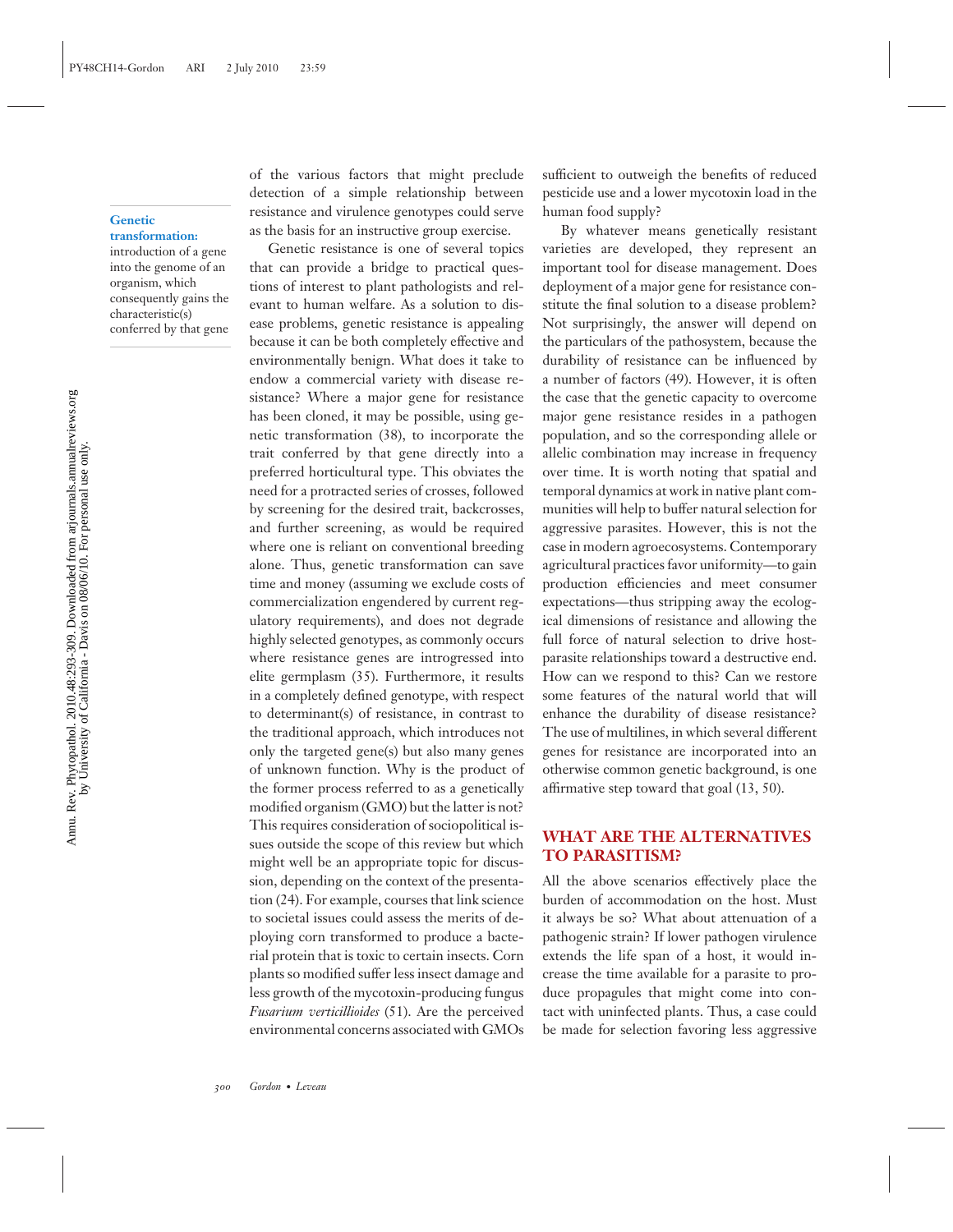strains. This might be viewed as a contradiction of what has already been presented, but can also be seen simply as an alternative path open to plant-associated microbes. If so, where might this pathway lead? A number of wellcharacterized pathosystems could be viewed as the present-day result of such a process, one of which we will consider here: *Fusarium verticillioides* in corn (*Zea mays*).

Research conducted by Desjardins et al. (20) documented recovery of *F. verticilloides* from seed of wild teosintes (*Zea* spp.) in Mexico and Central America. This apparently commensal relationship was perhaps the starting point for the present association between *F. verticillioides* and the agronomic derivative of teosinte known as corn. Whatever its origin, it is clear that *F. verticilloides* is now a common internal inhabitant of corn, with variable consequences for its host. This fungus is recovered from seed at a high frequency and, following germination, proceeds to colonize the developing seedling and may establish a systemic infection that reaches kernels at maturity (52). Thus, the fungus can be found within a corn plant throughout its life history, often without any visible impact. This type of relationship can be viewed as an alternative to destructive parasitism. Like parasitism, it offers a competitive advantage relative to strict saprobes that must await death of the plant before accessing the resources available within, but rather than breaching the barriers by destructive means, the endophytic microbe instead employs stealth. That is to say, it does not provoke a response from its host and extracts only enough nutrients to sustain limited growth, while allowing the plant to remain productive. When the host dies, the endophyte can switch to a saprophytic mode of growth, with the advantage of already being inside the substrate to be exploited.

Is this strategy superior to the more direct approach of overt parasitism? The biological world rarely offers such a categorical endorsement. Rather, the spatial and temporal heterogeneity inherent in native ecosystems allows a diversity of ecological and evolutionary

strategies to flourish, at least for a time. Life histories may be viewed as hypotheses about the future in an uncertain world (68). Some will fail catastrophically, and others will succeed to varying degrees, while undergoing continual revisions over evolutionary time. Although we cannot identify a clearly superior strategy, we can assess their relative merits based on what we observe in nature. For example, we can ask what presently appears to be more common: fully exploitative and destructive parasitism or weakly parasitic/commensal relationships? If we focus on native plant communities, examples of destructive parasitism are relatively few, with a suite of ecological and genetic adaptations imposing limits on the expression of this potential in most cases. In contrast, endophytes appear to be quite numerous, having been found in nearly every plant examined (12, 57). Furthermore, because endophytes tend to be cryptic, we have presumably identified a smaller proportion of the total than would be the case for parasites that have conspicuous effects on their hosts.

Admittedly, our assessment is based only on a snapshot in time. We cannot exclude the possibility that destructive parasitism has been more common in the past, but we can, from our present vantage point, infer that such relationships have tended not to persist. So, we have the basis for an argument that plant-associated microbes have more commonly evolved into endophytes than destructive parasites. Of necessity, endophytes are parasitic and would be regarded as commensal associates if their impact appears to be negligible. It is also possible that endophytic microbes provide a benefit to their host, which might be difficult to detect. For example, endophytes may limit opportunities for microbes with more destructive potential, either through induction of resistance in their host (53) or by more directly competing with would-be pathogens (42). This suggests a trajectory toward mutualism, with nutrients surrendered to a parasite being repaid in the form of protection against greater losses, not unlike the human concept of insurance.

#### **Endophyte:**

a microorganism that resides in a plant, without any obvious detrimental impact on its host; it may or may not confer a benefit on the host plant

**Mutualism:** two organisms of different taxa living in close association in a way that benefits both participants under most circumstances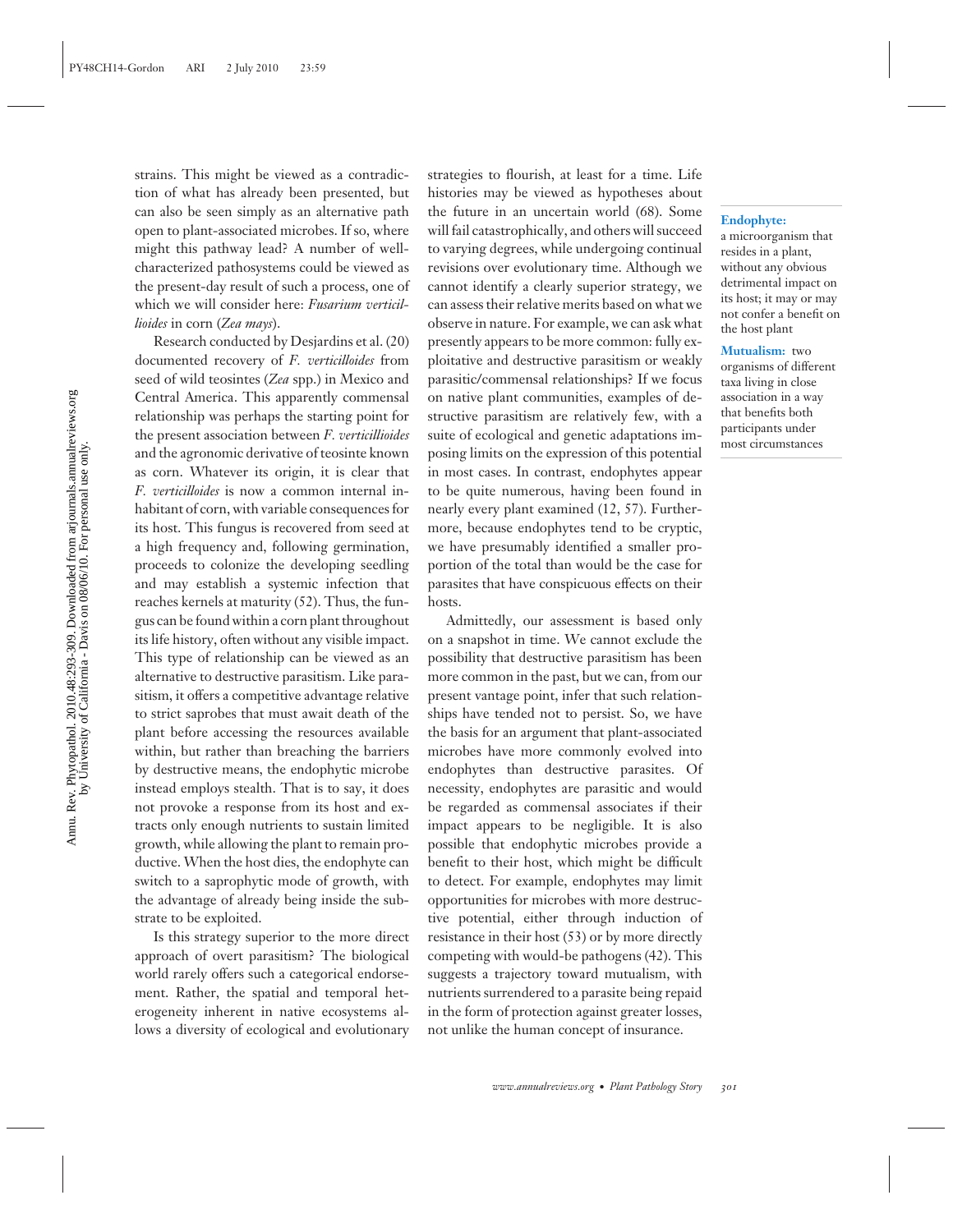#### **Latent pathogen:**

a microorganism that colonizes a plant without evident impact for some period of time before causing disease

## **WHICH PARTICIPANTS BENEFIT AND UNDER WHAT CIRCUMSTANCES?**

Is the relationship between *F. verticillioides* and corn best regarded as parasitic, commensal, or mutualistic? The answer depends on the circumstances under which the relationship is allowed to develop. Numerous studies confirm that *F. verticillioides* can be a cause of seedling disease, stalk rot, and ear rot (40). These activities are an unambiguous expression of parasitism. This same fungus is commonly isolated from symptomless corn (52), which is indicative of a commensal relationship, and it has also been shown to be potentially protective of infection by other pathogens (42), suggesting mutualism. How can we explain this diversity? Many factors may contribute to the observed variation, and one that can play a determinative role is water stress (60). Water stress results in lower photosynthetic rates, and as a consequence, the plant may mobilize starch reserves in order to meet the need for growth and development not satisfied by current photosynthate. These physiological changes apparently trigger more aggressive growth of *F. verticillioides*, contributing to the development of stalk rot. This type of response may be adaptive for an endophyte, to the extent that it facilitates more rapid exploitation of a resource, for which other endophytes and saprobes may eventually compete. It also serves to illustrate the relative ease with which a relationship can move between the categories to which we seek to assign them.

This example invites a question concerning the consequences of agricultural practices. Have our production systems enhanced opportunities for plant-associated microbes that are pre-adapted for pathogenesis? Selection for maximal yields will naturally push plants toward the limits of what can be supported by their photosynthetic capacity, increasing the risk that suboptimal environmental conditions will engender utilization of stored reserves. Endophytes might respond to biochemical signals associated with this process and initiate aggressive growth, as though the plant was near the end

of its productive life. Endophytes engaged in this type of exploitation should be self limiting under natural circumstances, to the extent that they compromise their host's ability to reproduce. However, this limitation will not be operative in agroecosystems, where the same crop is grown more or less continuously over time. Thus, agriculturalists may be providing the selection pressure for endophytes to become latent pathogens with ever shorter latent periods. This phenomenon may explain the occurrence of many pathosystems presently of concern to agriculture, including diseases caused by wilt pathogens (28).

In its association with corn, *F. verticillioides* appears to occupy an ambiguous status, with the consequences for the host plant being contingent on environmental conditions. Can we identify relationships that have traveled further along the path toward mutualism? The answer of course is yes, and the realm of plant-microbe interaction provides many examples, such as the association of *Epichloe* spp. (and their asexual derivatives in the genus *Neotyphodium*) with temperate grasses in the subfamily Pooideae (58). In these relationships, the fungus grows throughout vegetative structures of the plant without eliciting symptoms. These endophytic fungi may also colonize floral primordia and remain viable within mature seeds, allowing for efficient vertical transmission (71). The benefit to the fungus is obvious: Its host plant provides a habitat and is the source of all required nutrients. How does the plant benefit from this relationship? Infected plants can be more productive and drought tolerant (30), and they generally out-compete conspecifics that lack the endophytic association. In addition, the endophyte may confer on its host a degree of resistance to root-feeding nematodes (37) and herbivorous insects (16).

Deterrence of feeding by herbivores has been attributed to specific secondary metabolites produced by *Ephichloe* spp. (58). Could the plant not achieve the same end by producing those (or similar) metabolites itself? Yes, but perhaps it is more efficient for a plant to subcontract for metabolic services, rather than to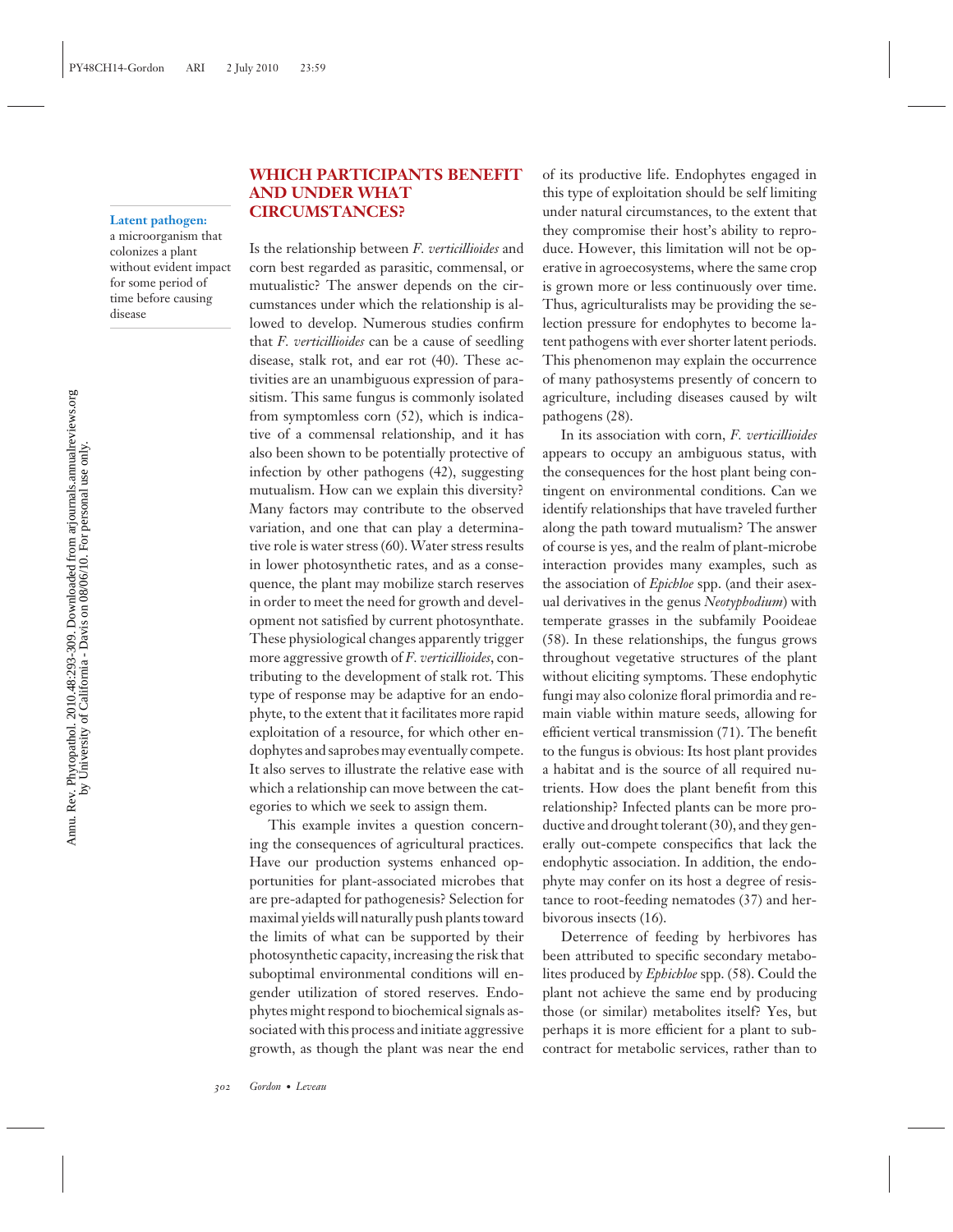develop them de novo. By analogy, a computer manufacturer might find it more cost-effective to purchase such peripheral items as batteries and power cords from suppliers already in the business of producing them, rather than creating the capacity to do so internally. In this way, a firm can focus its resources on technologies that provide a competitive advantage. Likewise, plants can benefit by drawing on the metabolic repertoire available to fungi. In fact, this may be more common than has been recognized, as many endophytic fungi are not readily cultured, and hence could easily be missed. For example, fungal symbionts were recently shown to be a source of ergot alkaloids found in members of the Convolvulaceae (47). Of course, plants too can synthesize metabolites that serve as feeding deterrents or inhibitors of microbial growth, which suggests that evolution has not consistently favored plants that co-opt preexisting biosynthetic pathways from fungi over those that elaborate their own defensive compounds. It is probably more reasonable to view the two approaches as alternative solutions to a problem, with neither constituting an inherently superior strategy. From this perspective, microbes simply expand the reservoir of genetic diversity on which natural selection can act to construct plant adaptations to environmental challenges.

## **MUTUALISM FROM/TO PARASITISM**

Some adaptations might be achieved equally well through a mutualistic association or by a plant independently, but are there mutualisms that manifest capabilities that could not have been achieved in any other way? One candidate for this exclusive status would be the mycorrhizal association between fungi and plant roots (2). In this case, the benefit accruing to the plant derives from a number of uniquely fungal attributes that might never have developed independently in the plant kingdom. This includes the mycelial mode of growth, which is characterized by an environmentally responsive, variable hyphal diameter and branching pattern that allows for more effective exploration of soil than is possible for multicellular plant roots, coupled with the capacity to endure periods of drying (62). Thus, it has been suggested that only by utilizing these pre-existing capabilities were vascular plants able to colonize terrestrial environments (69), which required extraction of moisture and nutrients from a dense and periodically dry substrate. Similarly, the ability of legumes to fix atmospheric nitrogen in root nodules through the agency of bacterial metabolism has never been achieved by a plant not participating in a mutualistic association (70). Because mutualisms are common and can be quite powerful, they may be seen as a natural outcome of evolution, with one-sided parasitic relationships being aberrations that flare up spontaneously, only to expire of natural causes shortly thereafter or to remain constrained by any of various ecological and/or genetic adaptations in the host species. However, parasitism remains critically important as a driver of genetic diversity. This is evident at the species level, as outlined in the Red Queen hypothesis (15, 31), and in the structure of plant communities (14, 26). And of course, parasitism is not necessarily an evolutionary end point. Many relationships presently regarded as mutualisms were likely initiated through parasitic intrusions, and likewise, mutualistic relationships can quickly shift toward parasitism in response to genetic changes in either symbiont or when environmental conditions compromise the host plant. Indeed, the biosphere exists in a state of dynamic stability, poised to respond to disturbances through a cascade of changes that may diminish the prospects for some organisms while favoring others. Disturbances of various magnitudes, on local, regional, and global scales, have beset the living world since its inception, yet life has adjusted and endured. Whereas global impacts have been associated with singular, violent events such as volcanic eruptions and impacts with extraterrestrial bodies, the more protracted process of exploitation by humanity may constitute the greatest disturbance yet wrought upon the earth. A central

#### **Red Queen hypothesis:** the proposition that species must change continuously over evolutionary time in order to evade the consequences of parasitism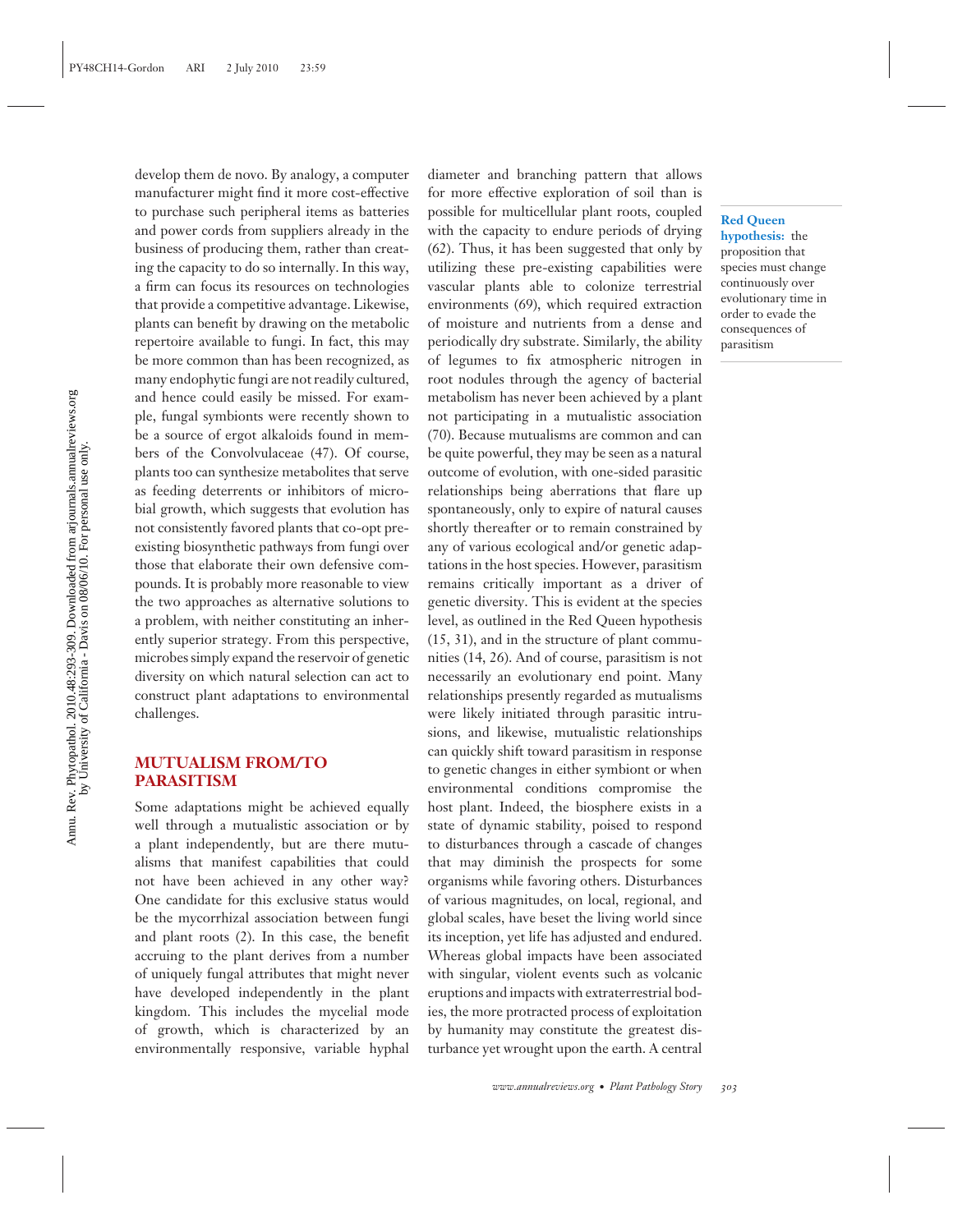element in our transformation of the planet is agriculture. The biospheric tremors that have followed from this ongoing trauma provide a wealth of opportunities for the expression of evolutionary innovations and for inquisitive biologists who seek to understand and manage them.

Our objective in this review has been to show that a conversation initiated by simple questions about plant diseases can capture many topics of general interest to biologists and that plant pathology provides a quite useable framework for introducing students to biology. Whereas a straightforward narrative may effectively engage students already interested in biology, broader appeal, and potentially more effective delivery of the concepts, may be achieved with more creative packaging, as described in the next section.

## **SERIOUS GAMES AND THE PLANT PATHOLOGY NARRATIVE**

Serious games are teaching tools that aim to motivate and engage students in ways that are different from but complementary to traditional methods for the achievement of learning objectives (56). These games compress time, scale, and sometimes reality, such that a concept can be better understood. Effective games teach skills that are useful and applicable outside the game's setting. Typically, serious games provide an immersive environment and a first-person perspective that, in combination, make players feel like they are part of the game and infuse them with a sense of commitment to their newly assumed identity (25). Because of the requirement to deliver specific learning outcomes, serious games rely on a structured presentation of events, actions, and consequences, which can be thought of as the narrative underlying the game (56). A good narrative promotes greater engagement, encourages longer participation, stimulates peer-to-peer teaching, and promises better learning outcomes. There are several excellent

examples of plant pathology–based serious games, some of which have been reviewed recently (61). An early one was DIAGNOSIS, developed at Massey University (64, 65). It is a classic example of a detective story, which confronts players with a problem that requires gathering and piecing together clues in order to identify the cause of disease on an infected plant. This forensics concept is likely to resonate well with a current generation of students who are growing up with popular TV shows such as "CSI: Crime Scene Investigation," and its numerous videogaming spin-offs (e.g., **www.csigamer.com**). Developed in the era of text-based adventure games, DIAGNOSIS is no longer available (at least online). A similar but visually much more mature game is Plant Pathology vLab (**http://courses.ncsu.edu/ ww201/common/game/index.html**). This game is part of undergraduate class PP 315 (Principles of Plant Pathology), offered at North Carolina State University. Following the same whodunit scenario, the player assumes responsibility as a technician in a plant pathology testing lab and is given the task of identifying the pathogen responsible for having caused disease symptoms on a tomato plant brought in by a concerned farmer. The player has many tools at his/her disposal to aid in the diagnosis, including a microscope, growth media, antibody tests, and reference books. Navigation in this game is visual, much more mouse/click- than type-based, and provides the opportunity to walk around in the lab and learn about different lab stations through instantly available video presentations. This exercise can be a wonderful simulator of the frustration and excitement that characterize the scientific discovery process. Students find themselves going back and forth between hypotheses, based on the outcome of their test results. Getting to the right answer, i.e., the correct diagnosis, is a very satisfying experience, and the desire to find the answer has the potential to emotionally attach a player to the game, which is an important feature of experiential learning (25).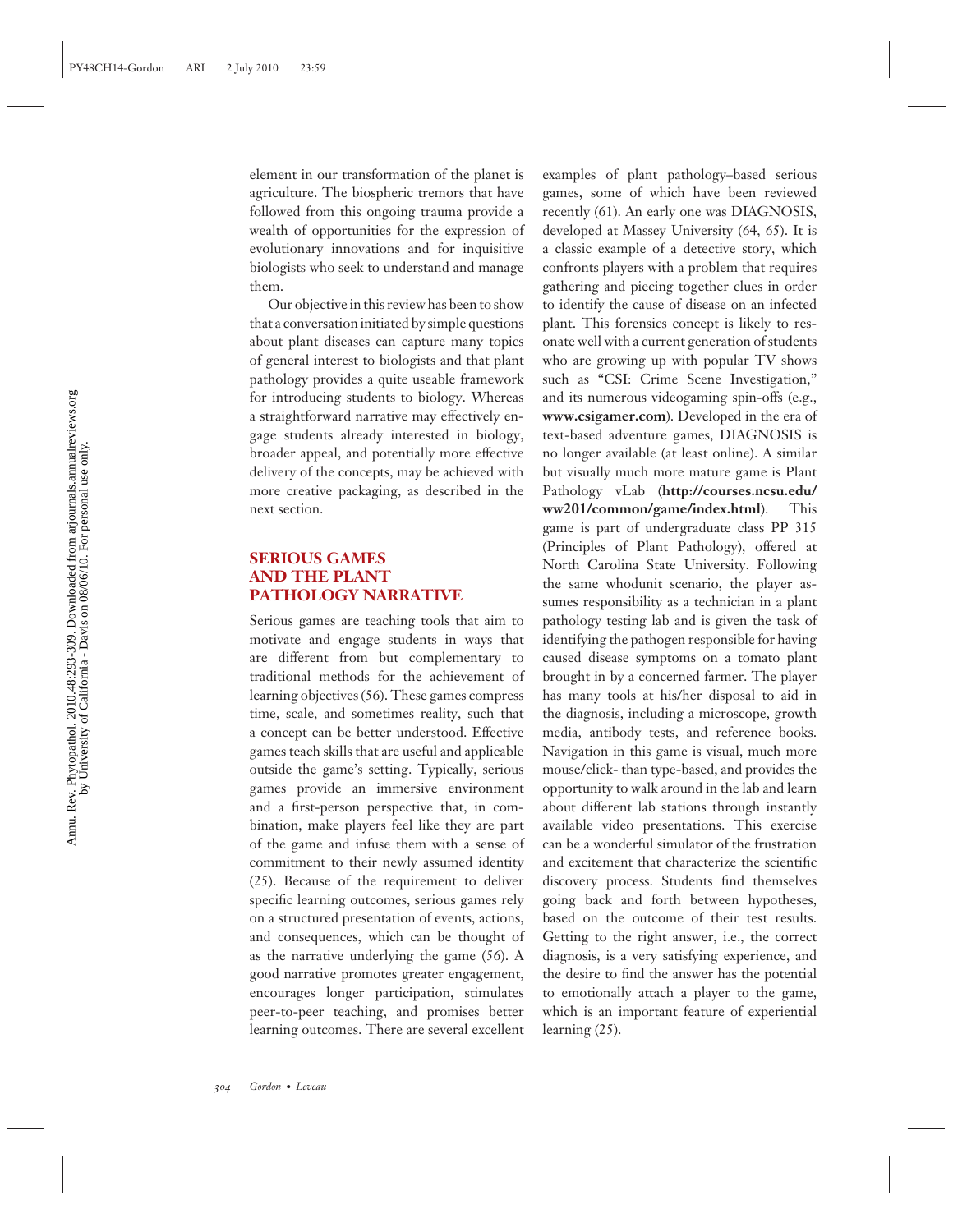In another type of game, players assume the role of a farmer or farm advisor. An example is the aMaizing Plant Disease Game, which was originally developed at the University of Aberdeen with the aim to teach about decision making in agriculture. The player's task is to grow a virtual crop all the way to a profitable harvest. Along the way, important decisions need to be made, such as what variety to sow and when to apply fungicides to combat disease. A major difference with the previously described whodunit approaches is that the player now becomes an active contributor to the game's end point. By choosing from several crop varieties and fungicides, or fungicide application practices, there are many different outcomes to this story, not like the disease diagnostic games that offered only one possible ending (i.e., the correct diagnosis). This type of game is in essence about economics: in this case, how to balance the costs and benefits of disease control in the face of more or less unpredictable factors, such as weather conditions. Although the designer of the game has laid out rules for the costs and benefits of each decision that can possibly be made, it is the user of the game who determines what decisions are actually made and when. This provides the player with a feeling of control, and perhaps more importantly, it fosters an appreciation for the possibility of being held accountable for the outcome of one's actions. A third type of game is one that has not been fully explored yet, at least not as far as we know, in plant pathology. It involves players taking on the role of a plant-associated microbe, with the aim to maximize survival in a simulated plant environment. Perhaps closest in spirit is Spore, a video game that lets players move microbes and have them evolve into more sophisticated beings by giving them certain properties that confer increased survival skills. Because different properties come at different costs, this too is essentially a game in economics (i.e., resource allocation), as it lets players experience the concept that in order to survive, no single strategy is necessarily the best. Instead,

tradeoffs in cost and benefit will give rise to many, not mutually exclusive solutions for maximal survival. We envision that a similar approach can be used to convey the concept of microbial diversity, more specifically, the diversity of interactions that microorganisms can have with their host plants. These could cover the entire gamut, from commensalism to mutualism to parasitism, and could accommodate many stories of plant pathology in its narrative, including those featured in this review article.

Another option in serious gaming is to focus on foliar pathogens to exploit the remarkable parallels that exist between these microbes and characters in the popular board and computer game Settlers of Catan (**http://www.catan.com/**). In both cases, players represent pioneers or settlers, trying to colonize an uninhabited finite space, i.e., a plant leaf or an island. The latter is laid out randomly at the beginning of each game from terrain hexes representing topographical features, each providing the settlers with natural resources in a fashion that is determined by properties inherent to those features, chance, and a player's decisions. Natural resources may be used for settler activities such as engineering the local environment, which might increase survival but can also erode the plant leaf or island to a point where it can no longer sustain the settler population. Such game scenarios are likely to leave students with some understanding of why aggressive parasitism might not be a common strategy in nature. In more sophisticated versions of the game, the player might be confronted with other inhabitants of the plant leaf, each with unique survival strategies that are differentially compatible with those of the player's, thus entering further into the realm of game theory and the concept of arms races, and the relative merits of cooperation versus confrontation. Incidentally, the use of war-like language that sometimes typifies plant pathology jargon might actually work to our benefit in engaging at least some students, given the popularity of this particular genre in contemporary videogaming.

**Commensalism:** two organisms of different taxa living in close association with one another in a way that benefits one participant but has no evident beneficial or detrimental impact on the other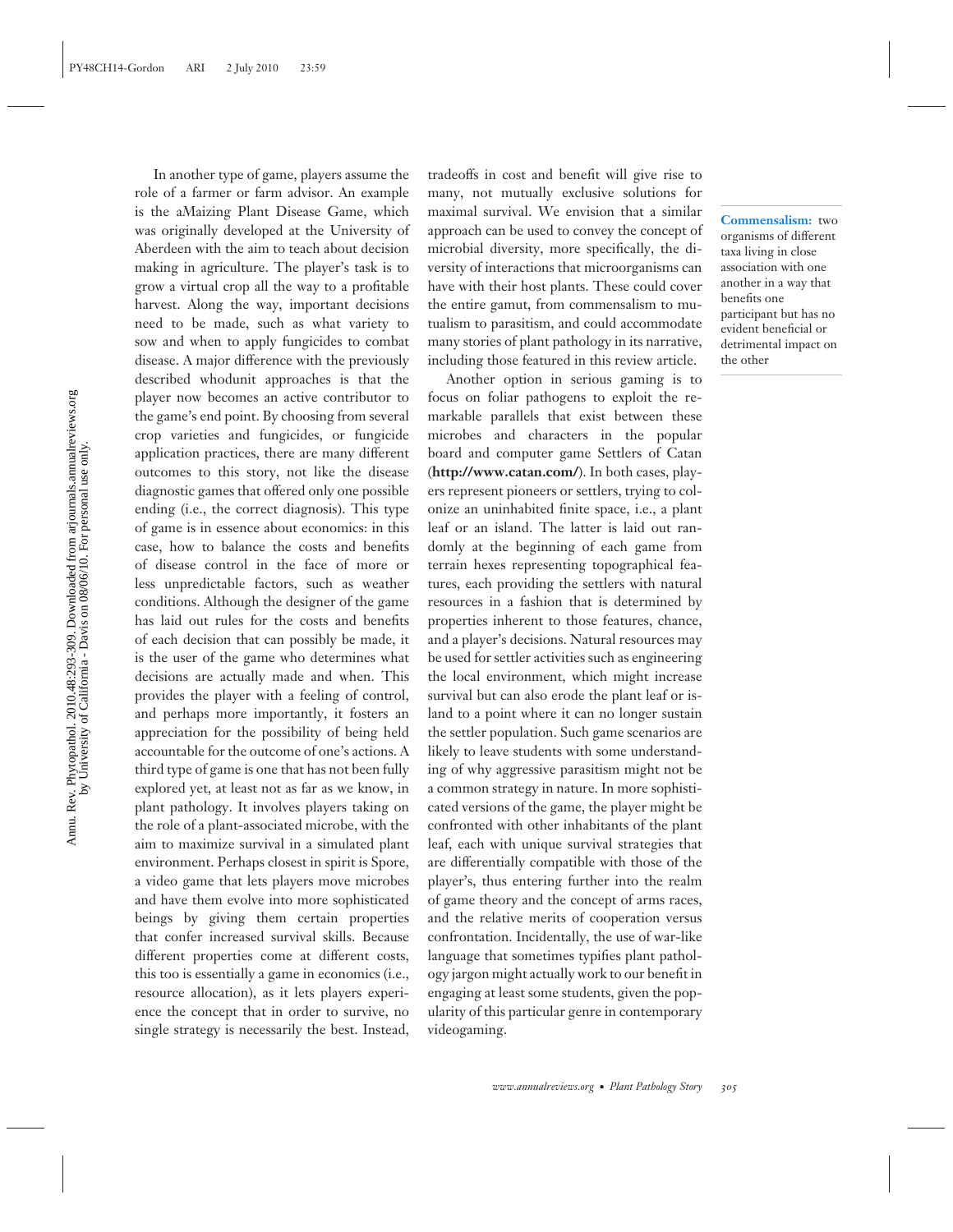## **CLOSING REMARKS**

The study of host-microbe interaction embraces a remarkably diverse array of organisms and interactions, and thus presents a wealth of research opportunites for students interested in biology. We propose that these opportunities could be made more apparent by presenting the subject matter in a way that emphasizes its centrality within the biological sciences. The practical value of information generated by research in plant pathology should be appealing as well, but this dimension of the discipline is likely not visible to most without an agricultural background and so may remain unduly limiting as a point of entry to plant pathology. The

dialectic approach we have described might help to capture the attention of students potentially interested in biology and could be structured to suit any level of instruction from precollege through graduate study. Likewise, serious games can be designed to illustrate concepts at an introductory level but may also provide productive challenges for more advanced students. Although not explored here, the design of serious games could itself be an instructive exercise. In sum, we offer these ideas in the hope they might encourage further development of methods that can be used to more effectively present concepts of plant pathology and thereby enhance our educational efforts and encourage more students to seek careers in this field.

#### **SUMMARY POINTS**

- 1. The study of plant diseases can invite exploration of issues of general interest to biologists. This fact can be conveyed to the uninitiated as a narrative, which could focus, among other possibilities, on the evolution of parasites and the consequences of their interactions with host plants.
- 2. Parasites can be represented as having evolved in response to selection for earlier access to the resource represented by a living plant. Manipulation of host physiology and elaboration of structures to facilitate penetration of intact tissue may be seen as adaptations that facilitate parasitism.
- 3. Plant species adapt to parasitism, in part, through limitations on the density and distribution of their populations, so as to minimize opportunities for pathogenesis. Thus, pathogens may exert a significant influence on the structure of native plant communities.
- 4. Plants may manifest resistance to disease, and genetic resistance is a useful management tool in agroecosystems. The durability of resistance is variable and may be limited by the fact that the uniformity favored by modern agriculture has largely eliminated the ecological dimensions of resistance. This allows natural selection to drive host-parasite relationships toward a destructive end.
- 5. Accommodation between host and parasite may be realized through the establishment of mutualisms, wherein both participants gain some benefit. Arguably these relationships are more common than those causing severe damage to the host plant. However, the relative benefits to mutualists may be contingent on environmental conditions, and agricultural practices can facilitate conversion of endophytic mutualists to latent pathogens.
- 6. The global disturbance known as agriculture provides excellent opportunities for aggressive pathogens and for biologists interested in studying them. Making more students aware of these opportunities may be achieved by using games to introduce concepts and promote understanding.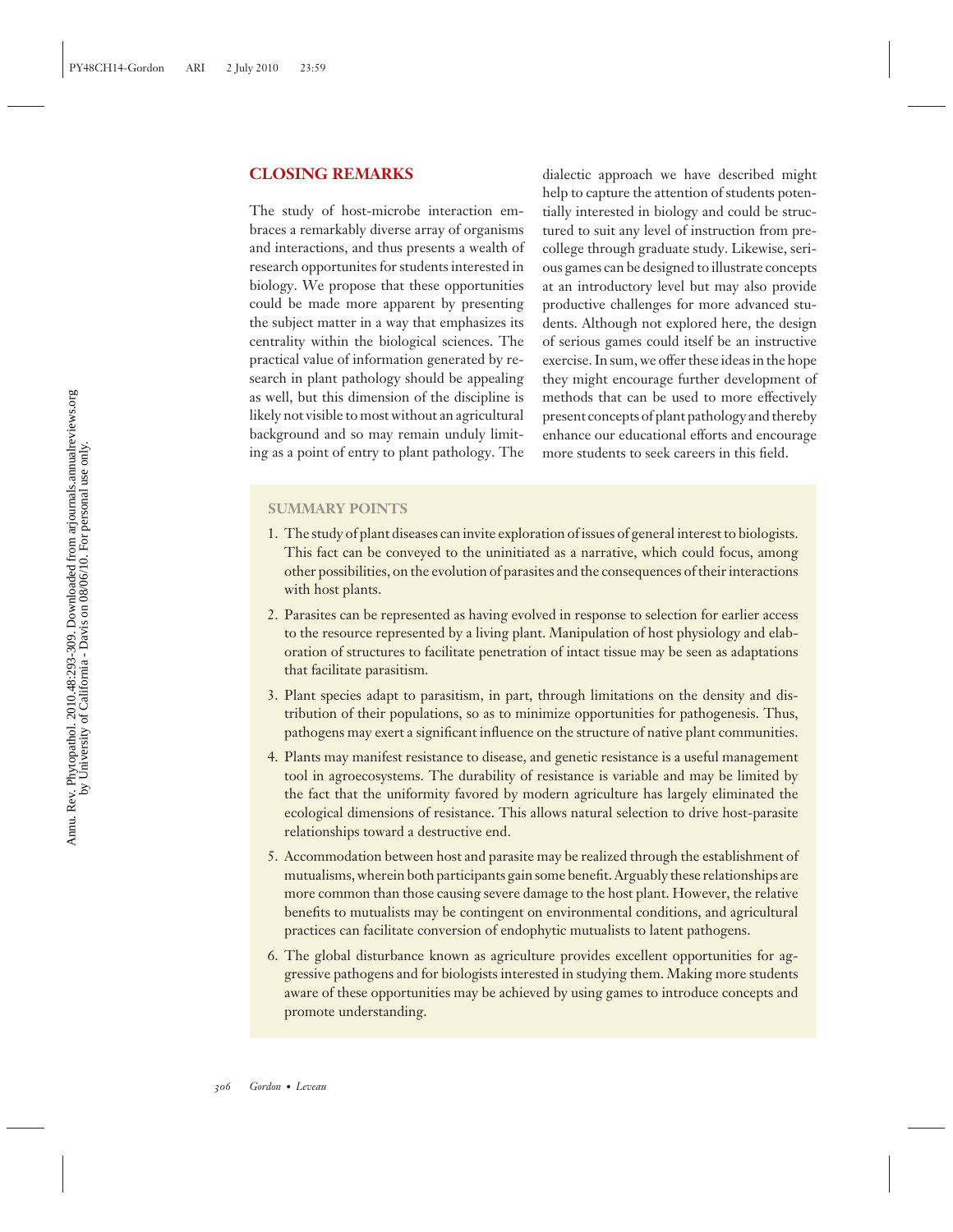## **DISCLOSURE STATEMENT**

The authors are not aware of any affiliations, memberships, funding, or financial holdings that might be perceived as affecting the objectivity of this review.

## **ACKNOWLEDGMENTS**

We thank Rick Bostock, George Bruening, Bryce Falk, John Labavitch, Beverly McFarland, Chris Schardl, and Mike Wingfield for helpful comments on earlier versions of this manuscript. We also thank Bob Burnett for constructive discussions about serious gaming.

#### **LITERATURE CITED**

- 1. Natl. Res. Council Natl. Acad. 2003. *BIO 2010 Transforming Undergraduate Education for Future Research Biologists*. Washington, DC: Natl. Acad. Press. 191 pp.
- 2. Allen MF, Swenson W, Querejeta JI, Egerton-Warburton LM, Treseder KK. 2003. Ecology of mycorrhizae: a conceptual framework for complex interactions among plants and fungi. *Annu. Rev. Phytopathol.* 41:271–303
- 3. Augspurger CK, Kelly CK. 1984. Pathogen mortality of tropical tree seedlings—experimental studies of the effects of dispersal distance, seedling density, and light conditions. *Oecologia* 61:211–17
- 4. Bastmeyer M, Deising HB, Bechinger C. 2002. Force exertion in fungal infection. *Annu. Rev. Biophys. Biomol. Struct.* 31:321–41
- 5. Bell T, Freckleton RP, Lewis OT. 2006. Plant pathogens drive density-dependent seedling mortality in a tropical tree. *Ecol. Lett.* 9:569–74
- 6. Bonello P, Gordon TR, Herms DA, Wood DL, Erbilgin N. 2006. Nature and ecological implications of pathogen-induced systemic resistance in conifers: a novel hypothesis. *Physiol. Mol. Plant Pathol.* 68:95–104
- 7. Burdon JJ, Thompson JN. 1995. Changed patterns of resistance in a population of *Linum marginale* attacked by the rust pathogen *Melampsora lini*. *J. Ecol.* 83:199–206
- 8. Burdon JJ, Thrall PH, Ericson L. 2006. The current and future dynamics of disease in plant communities. *Annu. Rev. Phytopathol.* 44:19–39
- 9. Burdon JJWA, Elmqvist T, Kirby GC. 1996. The role of race specific resistance in natural plant populations. *Oikos* 76:411–16
- 10. Cantu D, Blanco-Ulate B, Yang L, Labavitch JM, Bennett AB, Powell ALT. 2009. Ripening-regulated susceptibility of tomato fruit to *Botrytis cinerea* requires NOR but not RIN or ethylene. *Plant Physiol.* 150:1434–49
- 11. Cantu D, Vicente AR, Greve LC, Dewey FM, Bennett AB, et al. 2008. The intersection between cell wall disassembly, ripening, and fruit susceptibility to *Botrytis cinerea*. *Proc. Natl. Acad. Sci. USA* 105:859–64
- 12. Carroll G. 1988. Fungal endophytes in stems and leaves—from latent pathogen to mutualistic symbiont. *Ecology* 69:2–9
- 13. Cheatham MR, Rouse MN, Esker PD, Ignacio S, Pradel W, et al. 2009. Beyond yield: plant disease in the context of ecosystem services. *Phytopathology* 99:1228–36
- 14. Clay K, Reinhart K, Rudgers J, Tintjer T, Koslow J, Flory SL. 2006. Red queen communities. In *Ecology of Infectious Diseases: Effects of Disease on Ecosystems and of Ecosystems on Disease*, ed. R Ostfeld, F Keesing, V Eviner, Princeton, NJ: Princeton Univ. Press
- 15. Clay K, Kover PX. 1996. The Red Queen hypothesis and plant/pathogen interactions. *Annu. Rev. Phytopathol.* 34:29–50
- 16. Clay K, Marks S, Cheplick GP. 1993. Effects of insect herbivory and fungal endophyte infection on competitive interactions among grasses. *Ecology* 74:1767–77
- 17. Dawkins R, Krebs JR. 1979. Arms races between and within species. *Proc. R. Soc. London B: Biol. Sci.* 205:489–511
- 18. Dean W. 1987. *Brazil and the Struggle for Rubber*. Cambridge, UK: Cambridge Univ. Press. 234 pp.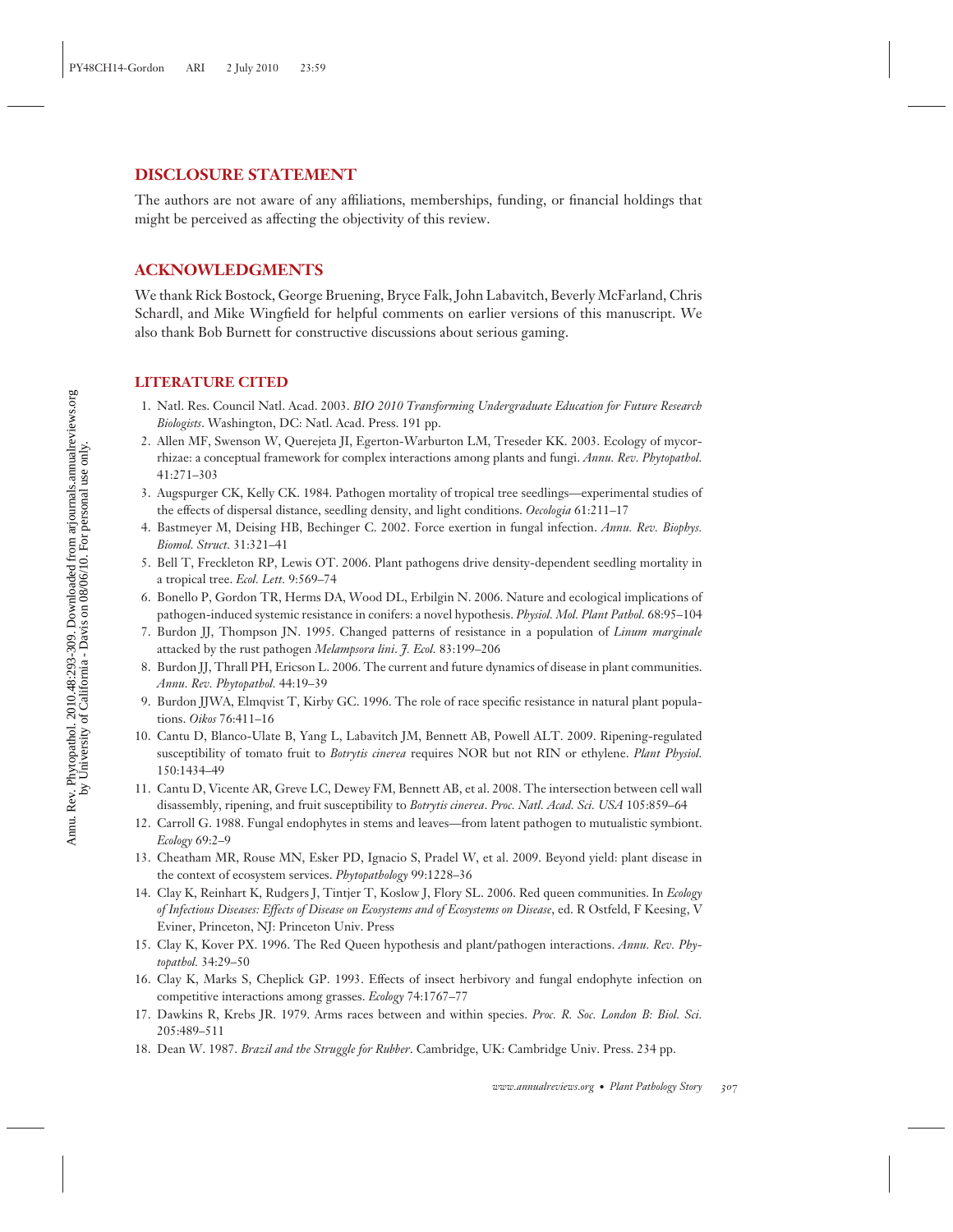- 19. Deising HB, Werner S, Wernitz M. 2000. The role of fungal appressoria in plant infection. *Microbes Infect.* 2:1631–41
- 20. Desjardins AE, Plattner RD, Gordon TR. 2000. *Gibberella fujikuroi* mating population A and *Fusarium subglutinans* from teosinte species and maize from Mexico and Central America. *Mycol. Res.* 104:865–72
- 21. Dickman MB, Ha YS, Yang Z, Adams B, Huang C. 2003. A protein kinase from *Colletotrichum trifolii* is induced by plant cutin and is required for appressorium formation. *Mol. Plant-Microbe Interact.* 16:411–21
- 22. Fraenkel-Conrat H, Williams RC. 1955. Reconstitution of tobacco mosaic virus from its inactive protein and nucleic acid components. *Proc. Natl. Acad. Sci. USA* 41:6904
- 23. Freckleton RP, Lewis OT. 2006. Pathogens, density dependence and the coexistence of tropical trees. *Proc. R. Soc. London B: Biol. Sci.* 273:2909–16
- 24. Fuchs M, Gonsalves D. 2007. Safety of virus-resistant transgenic plants two decades after their introduction: lessons from realistic field risk assessment studies. *Annu. Rev. Phytopathol.* 45:173–202
- 25. Gee J. 2007. *Good Video Games and Good Learning: Collected Essays on Video Games, Learning and Literacy*. New York: Peter Lang Publ.
- 26. Gilbert GS. 2002. Evolutionary ecology of plant diseases in natural ecosystems. *Annu. Rev. Phytopathol.* 40:13–43
- 27. Gillaspy G, Bendavid H, Gruissem W. 1993. Fruits—a developmental perspective. *Plant Cell* 5:1439–51
- 28. Gordon TR, Martyn RD. 1997. The evolutionary biology of *Fusarium oxysporum*. *Annu. Rev. Phytopathol.* 35:111–28
- 29. Graniti A. 1998. Cypress canker: a pandemic in progress. *Annu. Rev. Phytopathol.* 36:91–114
- 30. Hahn H, McManus MT, Warnstorff K, Monahan BJ, Young CA, et al. 2008. *Neotyphodium* fungal endophytes confer physiological protection to perennial ryegrass (*Lolium perenne* L.) subjected to a water deficit. *Environ. Exper. Bot.* 63:183–99
- 31. Hamilton WD, Axelrod R, Tanese R. 1990. Sexual reproduction as an adaptation to resist parasites (a review). *Proc. Natl. Acad. Sci. USA* 87:3566–73
- 32. Hammerschmidt R. 2003. Defense responses: in the orchard and the forest. *Physiol. Mol. Plant Pathol.* 63:235–36
- 33. Handelsman J, Miller S, Pfund C. 2007. *Scientific Teaching*. New York: W.H. Freeman and Co. 184 pp.
- 34. Herms DA, Mattson WJ. 1992. The dilemma of plants: to grow or defend. *Q. Rev. Biol.* 67:283–335
- 35. Huisman MJ, Cornelissen BJC, Jongedijk E. 1992. Transgenic potato plants resistant to viruses. *Euphytica* 63:187–97
- 36. Janzen DH. 1970. Herbivores and number of tree species in tropical forests. *Am. Nat.* 104:501–8
- 37. Kimmons CA, Gwinn KD, Bernard EC. 1990. Nematode reproduction on endophyte-infected and endophyte-free tall fescue. *Plant Dis.* 74:757–61
- 38. Klee H, Horsch R, Rogers S. 1987. *Agrobacterium*-mediated plant transformation and its further applications to plant biology. *Annu. Rev. Plant Physiol. Plant Mol. Biol.* 38:467–86
- 39. Kolattukudy PE. 1985. Enzymatic penetration of the plant cuticle by fungal pathogens. *Annu. Rev. Phytopathol.* 23:223–50
- 40. Kommedahl T, Windels CE. 1981. Root-, stalk-, and ear-infecting *Fusarium* species on corn in the USA. In *Fusarium: Diseases, Biology Taxonomy*, ed. T Toussoun, PE Nelson, RJ Cook, pp. 94–103. University Park, PA: Penn. State Univ. Press
- 41. Large EC. 2003. *The Advance of the Fungi*. St. Paul: APS Press. 488 pp.
- 42. Lee K, Pan JJ, May G. 2009. Endophytic *Fusarium verticillioides* reduces disease severity caused by *Ustilago maydis* on maize. *FEMS Microbiol. Lett.* 299:31–37
- 43. Lindbo JA, Dougherty WG. 2005. Plant pathology and RNAi: a brief history. *Annu. Rev. Phytopathol.* 43:191–204
- 44. Lindow SE, Arny DC, Upper CD. 1982. Bacterial ice nucleation—a factor in frost injury to plants. *Plant Physiol.* 70:1084–89
- 45. MacDonald J, Allen C, Gadoury D, Jacobi W, Kelemu S, et al. 2009. Education in plant pathology: present status and future challenges. *Plant Dis.* 93:1238–51
- 46. MacLean RC. 2008. The tragedy of the commons in microbial populations: insights from theoretical, comparative and experimental studies. *Heredity* 100:233–39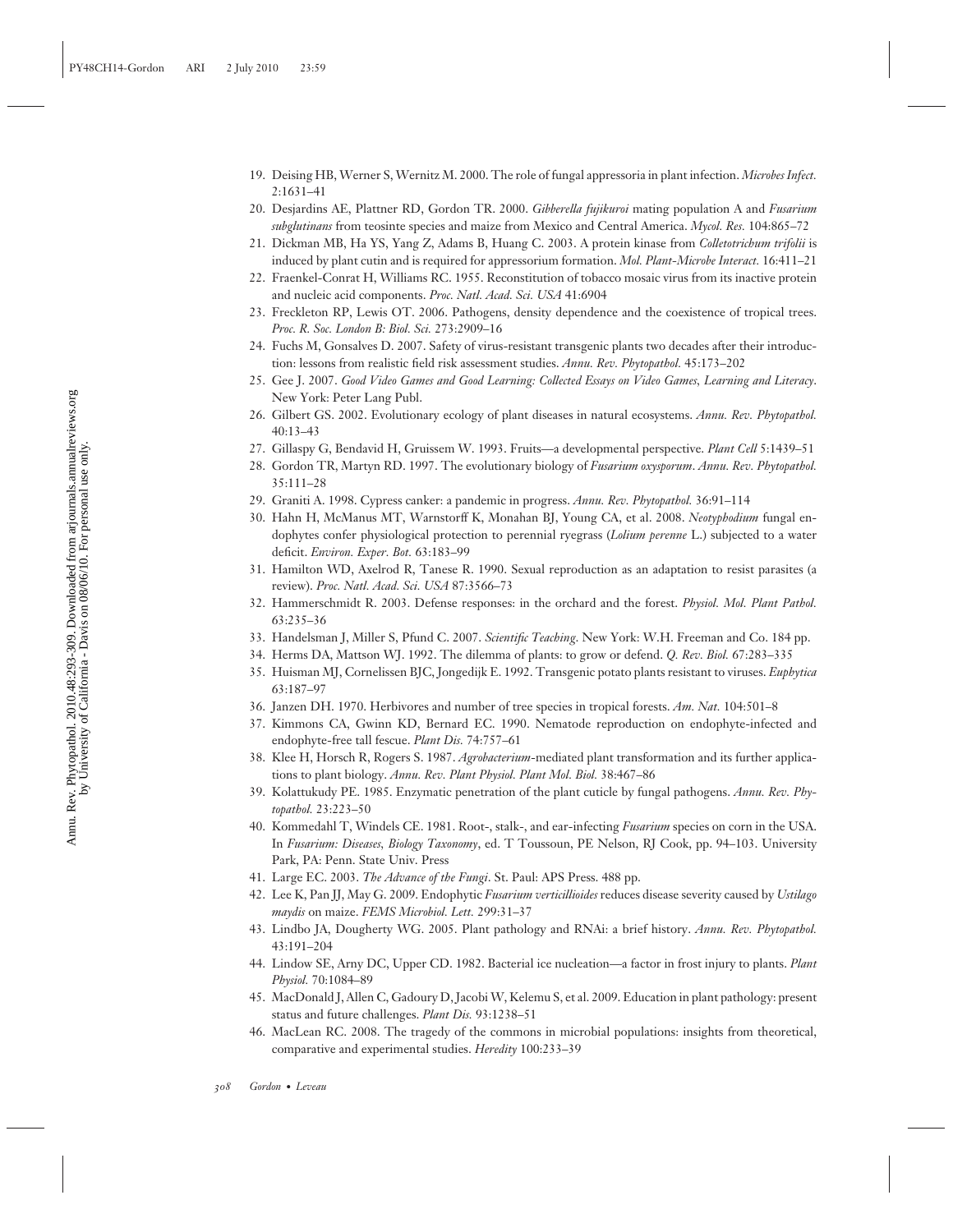- 47. Markert ASN, Ploss K, Hellwig S, Steiner U, Drewke C, et al. 2008. Biosynthesis and accumulation of ergoline alkaloids in a mutualistic association between *Ipomoea asarifolia* (Convolvulaceae) and a clavicipitalean fungus. *Plant Physiol.* 147:296–305
- 48. Martinez F, Dubos B, Fermaud M. 2005. The role of saprotrophy and virulence in the population dynamics of *Botrytis cinerea* in vineyards. *Phytopathology* 95:692–700
- 49. McDonald BA, Linde C. 2002. Pathogen population genetics, evolutionary potential, and durable resistance. *Annu. Rev. Phytopathol.* 40:349–79
- 50. Mundt CC. 2002. Use of multiline cultivars and cultivar mixtures for disease management. *Annu. Rev. Phytopathol.* 40:381–410
- 51. Munkvold GP. 2003. Cultural and genetic approaches to managing mycotoxins in maize. *Annu. Rev. Phytopathol.* 41:99–116
- 52. Munkvold GP, McGee DC, Carlton WM. 1997. Importance of different pathways for maize kernel infection by *Fusarium moniliforme*. *Phytopathology* 87:209–17
- 53. Paparu P, Dubois T, Coyne D, Viljoen A. 2007. Defense-related gene expression in susceptible and tolerant bananas (*Musa* spp.) following inoculation with nonpathogenic *Fusarium oxysporum* endophytes and challenge with *Radopholus similis*. *Physiol. Mol. Plant Pathol.* 71:149–57
- 54. Perpetua NS, Kubo Y, Okuno T, Furusawa I. 1994. Restoration of pathogenicity of a penetration-deficient mutant of *Collectotrichum lagenarium* by DNA complementation. *Curr. Genet.* 25:41–46
- 55. Person C. 1966. Genetic polymorphism in parasitic systems. *Nature* 212:266–67
- 56. Reeve C. 2009. Narrative-based serious games. In *Serious Games on the Move*, ed. O Petrovic, A Brand. Wien, Austria: Springer
- 57. Rodriguez RJ, White JF, Arnold AE, Redman RS. 2009. Fungal endophytes: diversity and functional roles. *New Phytol.* 182:314–30
- 58. Schardl CL. 2001. *Epichloe festucae* and related mutualistic symbionts of grasses. *Fungal Genet. Biol.* 33:69– 82
- 59. Scharpf RF. 1979. Cankers, diebacks and galls. In *Diseases of Pacific Coast Conifers*, ed. RV Bega, pp. 69–90. Washington, D.C.: U.S. Dept. Agric.
- 60. Schneider RW, Pendery WE. 1983. Stalk rot of corn: mechanism of predisposition by an early season water stress. *Phytopathology* 73:863–71
- 61. Schumann GL. 2003. Innovations in teaching plant pathology. *Annu. Rev. Phytopathol.* 41:377–98
- 62. Smith S, Read DJ. 1997. *Mycorrhizal Symbiosis*. London: Acad. Press. 605 pp.
- 63. Stahl EA, Bishop JG. 2000. Plant-pathogen arms races at the molecular level. *Curr. Opin. Plant Biol.* 3:299–304
- 64. Stewart T. 1992. DIAGNOSIS, a microcomputer-based teaching aid. *Plant Dis.* 76:644–47
- 65. Stewart TM, Blackshaw BP, Duncan S, Dale ML, Zalucki MP, Norton GA. 1995. DIAGNOSIS—a novel, multimedia, computer-based approach to training crop protection practitioners. *Crop Prot.* 14:241–45
- 66. Swart WJ, Wingfield MJ. 1991. Biology and control of *Sphaeropsis sapinea* on *Pinus* species in South Africa. *Plant Dis.* 75:761–66
- 67. van Kan JAL. 2006. Licensed to kill: the lifestyle of a necrotrophic plant pathogen. *Trends Plant Sci.* 11:247–53
- 68. Vermeij GJ. 2004. *Nature: An Economic History*. Princeton, NJ: Princeton Univ. Press. 445 pp.
- 69. Wang B, Qiu YL. 2006. Phylogenetic distribution and evolution of mycorrhizas in land plants. *Mycorrhiza* 16:299–363
- 70. White J, Prell J, James EK, Poole P. 2007. Nutrient sharing between symbionts. *Plant Physiol.* 144:604–14
- 71. White JF, Morrow AC, Morganjones G, Chambless DA. 1991. Endophyte-host associations in forage grasses XIV. Primary stromata formation and seed transmission in *Epichloe typhina*—developmental and regulatory aspects. *Mycologia* 83:72–81
- 72. Wingfield MJ, Hammerbacher A, Ganley RJ, Steenkamp ET, Gordon TR, et al. 2008. Pitch canker caused by *Fusarium circinatum*—a growing threat to pine plantations and forests worldwide. *Australas. Plant Pathol.* 37:319–34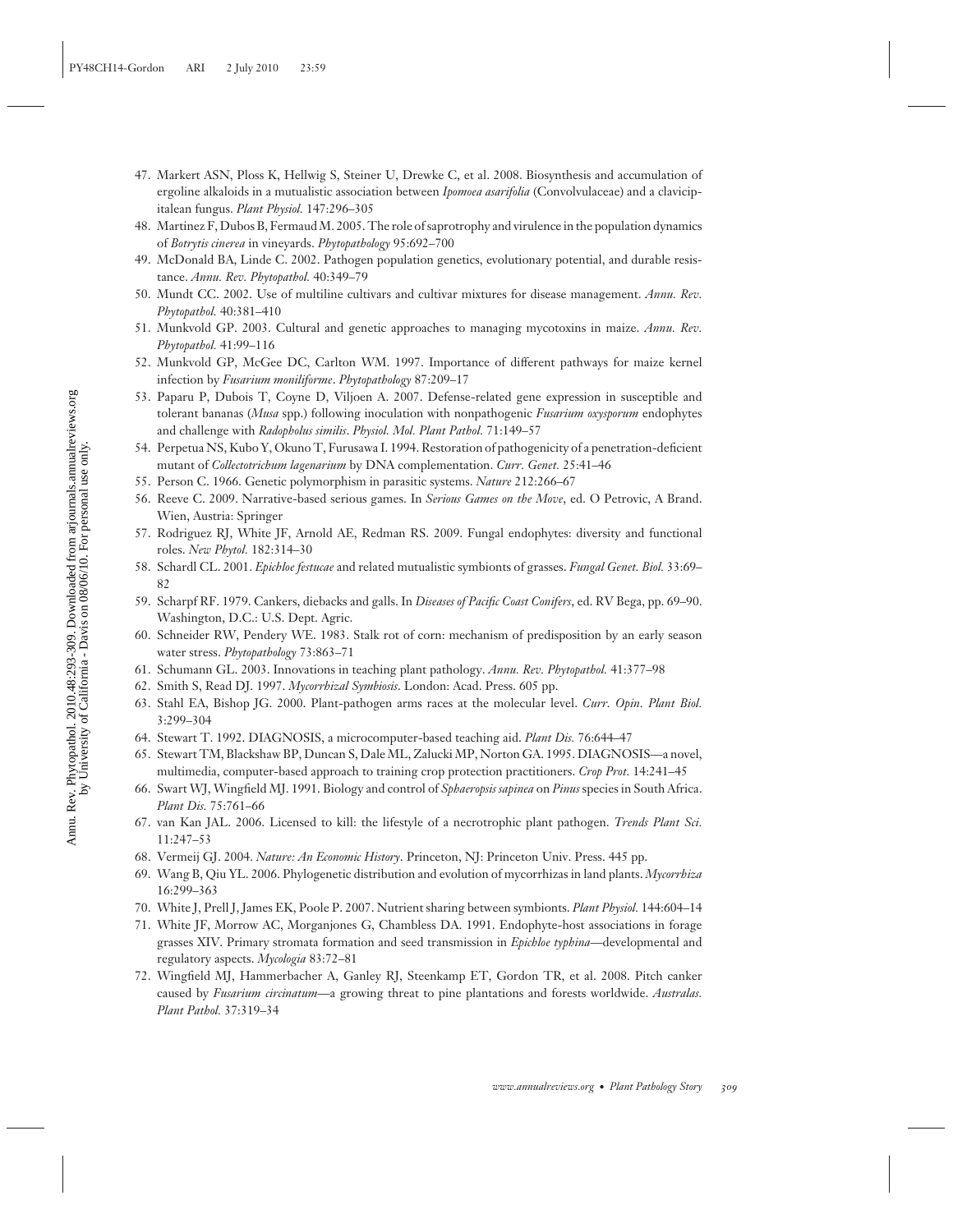# $\overline{R}$

*v*

**Annual Review of Phytopathology**

## Contents Volume 48, 2010

| Go Where the Science Leads You                                                                                                                   |  |
|--------------------------------------------------------------------------------------------------------------------------------------------------|--|
| Induced Systemic Resistance and Plant Responses to Fungal<br><b>Biocontrol Agents</b><br>Michal Shoresh, Gary E. Harman, and Fatemeh Mastouri 21 |  |
| Plant Proteins Involved in Agrobacterium-Mediated Genetic<br>Transformation                                                                      |  |
| Cellular Remodeling During Plant Virus Infection                                                                                                 |  |
| The Strigolactone Story                                                                                                                          |  |
| Current Epidemiological Understanding of Citrus Huanglongbing                                                                                    |  |
| Pathogen Refuge: A Key to Understanding Biological Control                                                                                       |  |
| Companion Cropping to Manage Parasitic Plants<br>John A. Pickett, Mary L. Hamilton, Antony M. Hooper, Zeyaur R. Khan,                            |  |
| Principles of Predicting Plant Virus Disease Epidemics<br>Roger A.C. Jones, Moin U. Salam, Timothy J. Maling, Arthur J. Diggle,                  |  |
| Potyviruses and the Digital Revolution                                                                                                           |  |
| Role of Small RNAs in Host-Microbe Interactions                                                                                                  |  |